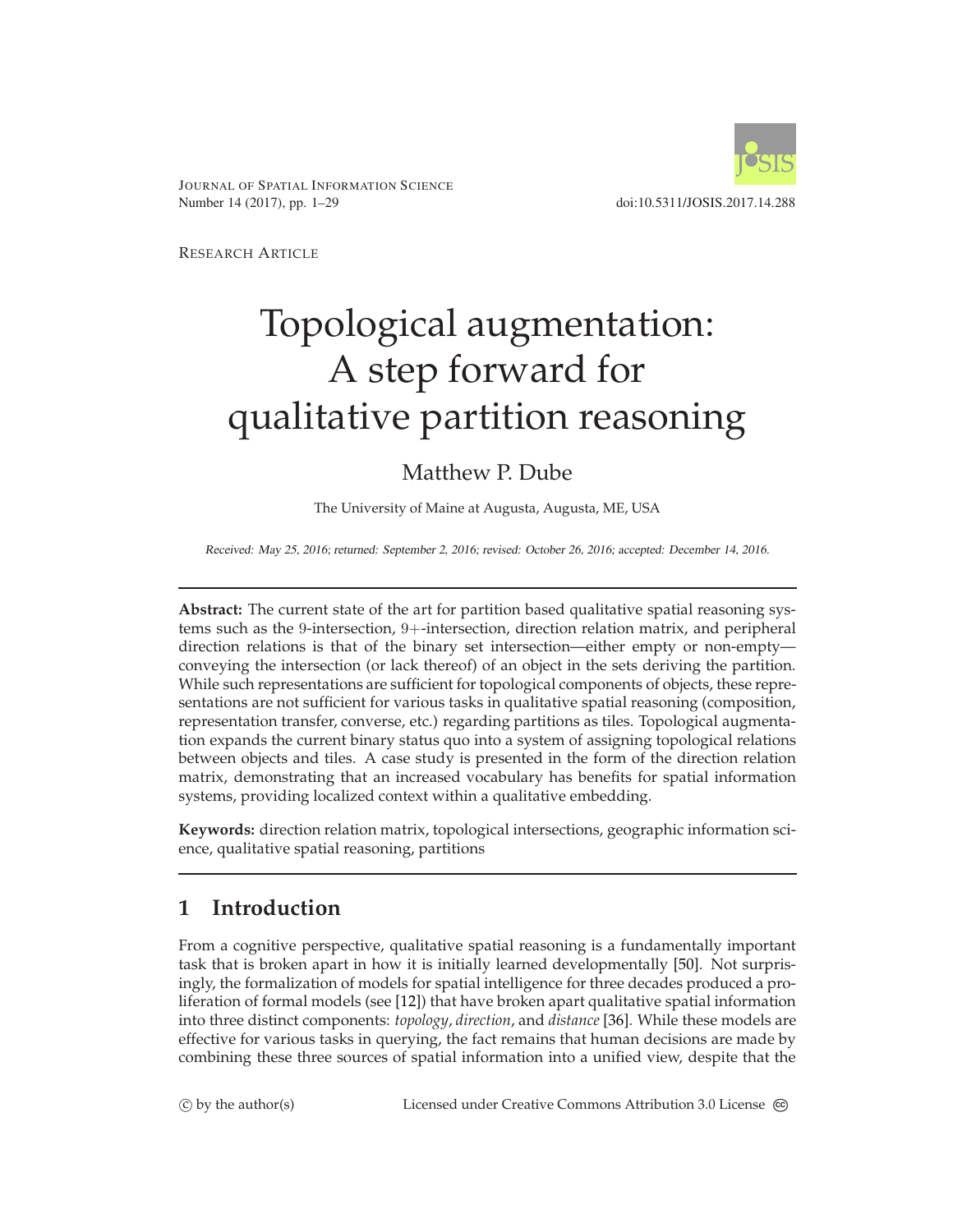

<span id="page-1-0"></span>Figure 1: An example of converting a direction relation matrix symbol to a qualitative topological relation. In this case, the direction relation matrix symbol (NW,W,SW) is demonstrated to result in *disjoint* (the solid outline) or *meet* (the dashed outline), an uncertain result.

understanding of place cells and other brain structures has highlighted modularity in some aspects of the spatial process [\[34,](#page-25-0) [47,](#page-26-1) [57\]](#page-27-1).

More recently, the literature in qualitative spatial reasoning over the past two decades has moved toward integrated forms of qualitative spatial reasoning, combining two or all of the separate spatial reasoning areas into productive and more verbose systems (e.g.,  $[2,$ [10,](#page-24-1) [17,](#page-24-2) [41,](#page-26-2) [46,](#page-26-3) [59\]](#page-27-2)). The combination of the topology, direction, and distance reasoning areas has helped to solve many spatial problems, but the realm of directions between areal objects has continued to provide a host of tasks where current methods of reasoning are inadequate or have not been applied substantively.

The source of direction reasoning issues is tied directly to how the current goldstandards are constructed. Two well-known approaches to the representation of areal direction [\[30,](#page-25-1) [49\]](#page-27-3) focus on qualitative set intersections between an areal object (the figure object) and a set of partition tiles defined by the shape of a second areal object (the ground object). This qualitative set intersection approach has stark limitations linked to its missing information:

- Given the pervasiveness of geographic information systems (GISs), their usage across various areas of scientific endeavor, and the proliferation of volunteered geographic information [\[28\]](#page-25-2), converting from one formal model to another formal model is often required to expand spatial knowledge within particular applications. One instance of this conversion is between the direction relation matrix and a 9-intersection topological relation [\[31\]](#page-25-3). This conversion currently cannot distinguish the topological relations *disjoint* and *meet* from one another in any circumstance (Figure [1\)](#page-1-0). Adjacency is one of the primal concepts in the Natural Semantic Metalanguage [\[27\]](#page-25-4), and thus can be considered essential to human understanding, though coarsening of topological information results in formalisms such as RCC-5 that neglect boundary contact [\[5\]](#page-23-1).
- One key way to gather additional information from stored information is through the process of relation composition [\[60\]](#page-27-4). Composition fuses together relations over a common domain element. Composition can be classified in two forms: *strong* and *weak* [\[52\]](#page-27-5). The strong composition is the result that is applicable to any elements con-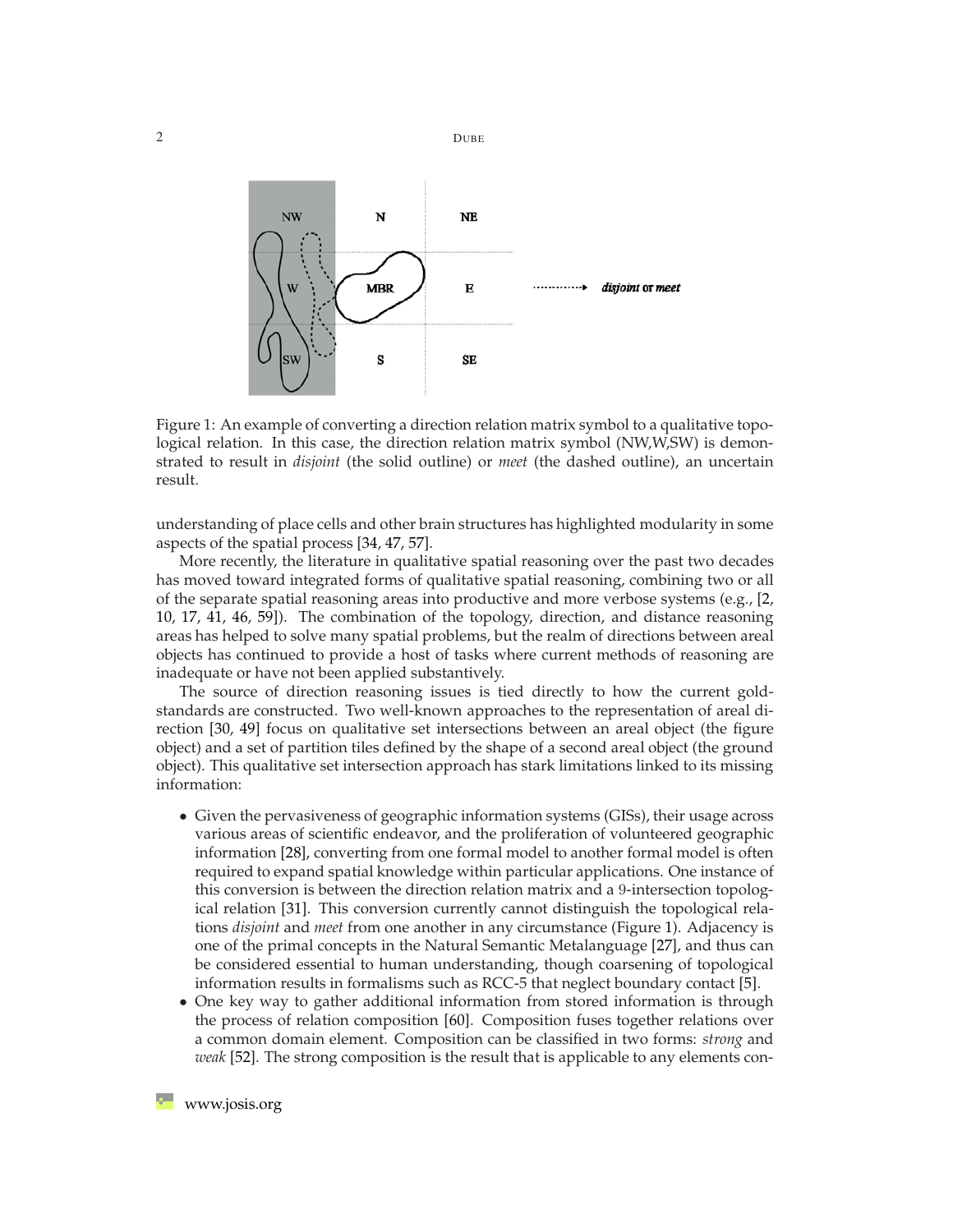

Figure 2: The weak composition of direction relation matrix symbols (NE) and (NE,E,SE). Not all members of these direction relation symbols can result in all of these resultant elements.

<span id="page-2-0"></span>

<span id="page-2-1"></span>Figure 3: The converse relation of the minimum bounding rectangle tile in the direction relation matrix. The result has a high degree of uncertainty, causing potential errors in spatial reasoning applications where the direction relation is stored only in that order [\[61\]](#page-27-6).

tributing to the relations in question, whereas the weak composition is an existential composition, claiming that at least one domain set can produce the result. Using the direction relation matrix, the weak composition has been computed [\[56\]](#page-27-7); however the strong composition of two specific instances has not been achieved in a verifiable form (Figure [2\)](#page-2-0).

- The order that data/information are stored and communicated in a database is important. If the order of the relation in a database needs to be reversed, the converse relation must be considered. For simple topological relations, the converse relation is a one-to-one mapping (and thus invertible). Wang et al. [\[61\]](#page-27-6) focused on this operation for the direction relation matrix, with some relations having as many as 198 converses (Figure [3\)](#page-2-1)! Only four relations from the direction relation matrix have a unique converse that can also be undone uniquely.
- Given that both approaches employ areal partitions, consider the direction relation in either formalism between a linear feature that is a subset of the minimum bounding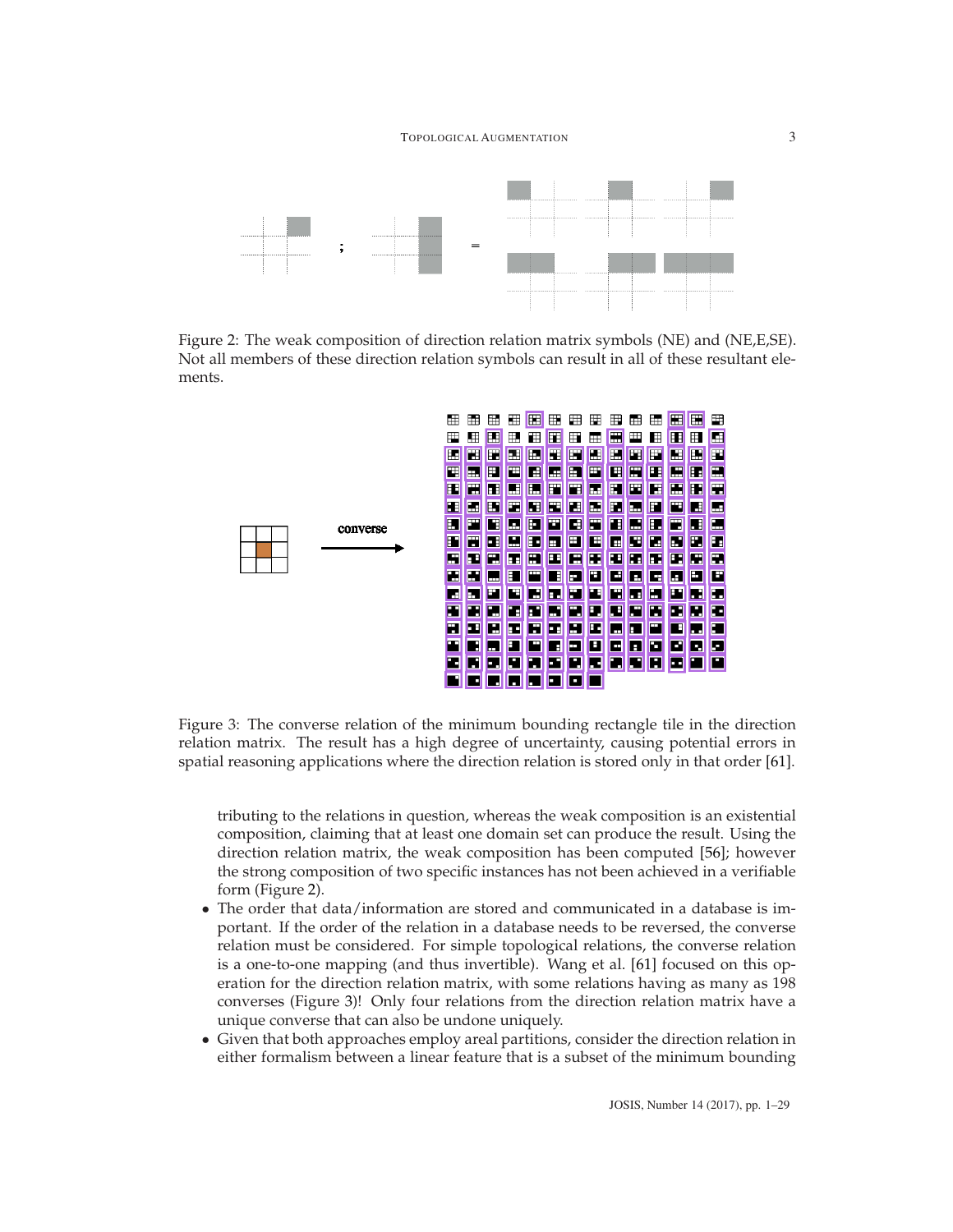

<span id="page-3-0"></span>Figure 4: Application of the direction relation matrix to the relation between a line and a region. In this case, the line does not qualitatively intersect any of the tiles, therefore each tile is registered as empty, thus hiding the position of the line.

rectangle's boundary from an areal object [\[24\]](#page-25-5). No tile in this instance produces a non-empty qualitative intersection [\[29\]](#page-25-6). This result would be no different if the linear feature occupied the boundary between any two of the partition tiles (Figure [4\)](#page-3-0). As such, these types of formalisms in their current form are ill-equipped for extension beyond areas.

A formal model that can answer the call for these tasks represents a substantial step forward for qualitative spatial reasoning with regard to directions. In this paper, it is argued that changing from a binary set intersection to a qualitative topological set intersection provides additional information in a large array of cases at the cost of inflating the set of realizable symbols. While this set of symbols will not always be needed at that granularity, storing data at a finer granularity and then deriving the coarsened view can provide future application benefit in tasks such as the ones listed above by implementing an approach that unifies two of the identified categories of qualitative spatial reasoning. Such extensions meet current needs in advanced cases, but may also one day meet currently unforeseen needs in the data science community, similar to the Google extension to the Brown Corpus and its potential effects on language analysis [\[32\]](#page-25-7). Notably, research has attempted to combine directional and topological reasoning [\[7,](#page-23-2) [9,](#page-24-3) [11,](#page-24-4) [35,](#page-26-4) [43,](#page-26-5) [44,](#page-26-6) [45,](#page-26-7) [54,](#page-27-8) [55\]](#page-27-9), but none of those attempts have been employed to solve such existing challenges. In essence, this paper employs an approach akin to fuzzy sets [\[3,](#page-23-3) [6,](#page-23-4) [33,](#page-25-8) [64\]](#page-28-0), however not in a numerical sense. The proposed theory assigns classes of membership to non-empty qualitative set intersections by infusing topological relations to provide additional context to an uncertain position [\[63\]](#page-28-1). In this light, not all members of the same current relation class are considered equal.

The rest of this paper is structured as follows. Section [2](#page-4-0) highlights the spatial literature concerning the combination of spatial information types as well as the direction relation matrix and the standard topological relation formalisms based on intersections. Section [3](#page-8-0) introduces topological augmentation and provides a proof that topological augmentation can provide the information available in the vanilla direction relation matrix in a simple and straightforward manner. Section [4](#page-10-0) develops the integrity constraints for the various types of tiles that can arise in an arbitrary spatial partition of  $\mathbb{R}^2$ . Section [5](#page-16-0) analyzes the results of topological augmentation on the symbol sets from the peripheral direction relations and the direction relation matrix. Section [6](#page-19-0) revisits the examples from Section [1,](#page-0-0) showing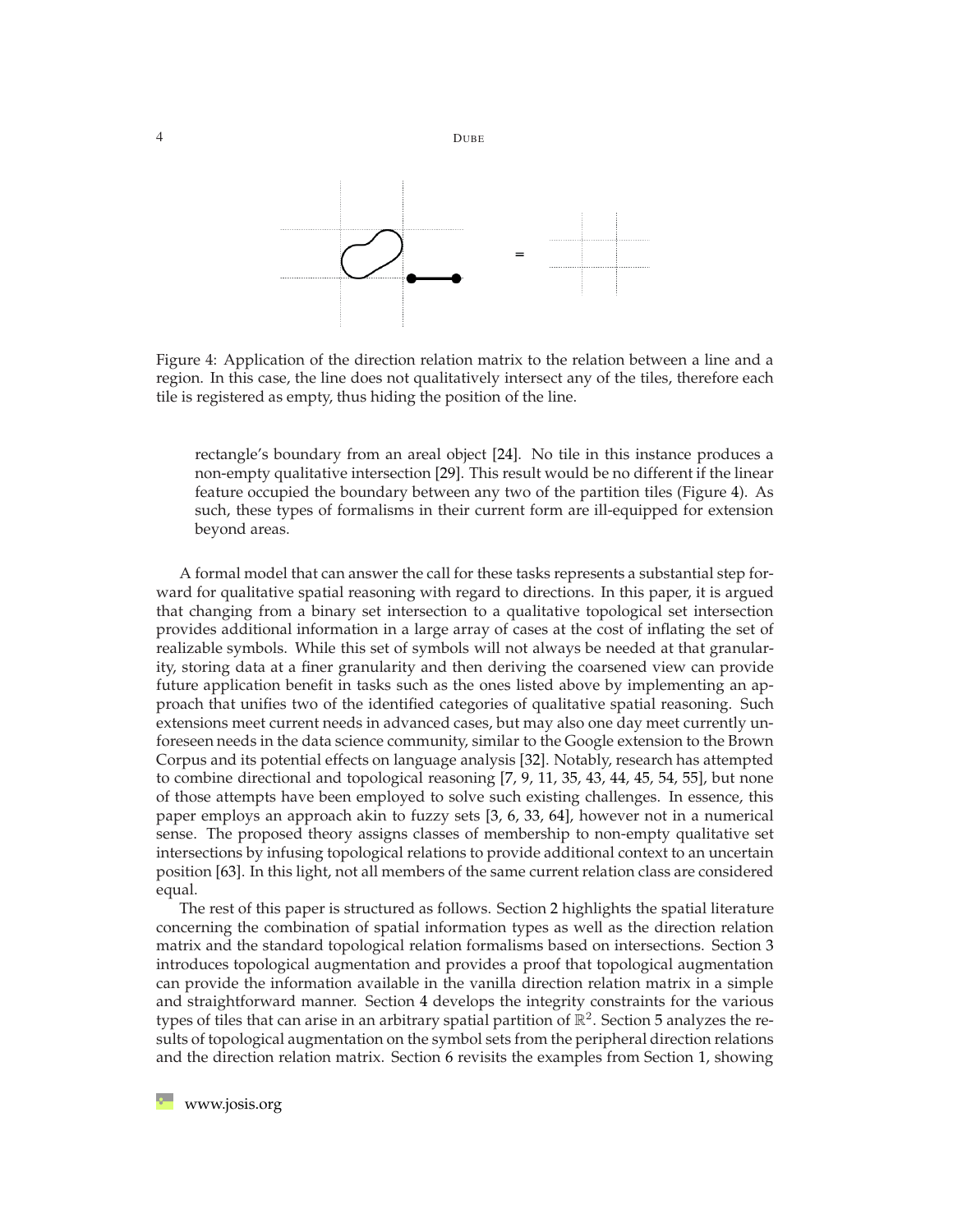that topological augmentation provides immediate impact for unsolved directional tasks. Finally, Section [7](#page-22-0) provides conclusions and future work.

# <span id="page-4-0"></span>**2 Motivating work in qualitative spatial reasoning**

Qualitative spatial reasoning has been a fundamental factor in the spatial domain for the past fifty years of research. In this section, motivating literature within this corpus of research is reviewed, highlighting the need for a shift in how qualitative intersections are addressed. Section [2.1](#page-4-1) addresses the field of topological relations. Section [2.2](#page-5-0) addresses the direction relation matrix and its struggles regarding concepts in relation algebra and transfer of spatial representations. Section [2.3](#page-7-0) addresses previous work in the arena of combining topological and directional qualitative spatial information.

#### <span id="page-4-1"></span>**2.1 Topological relations**

One of the key areas that researchers have identified within spatial knowledge is that of topological spatial knowledge. Topological spatial knowledge reflects information pertaining to three specific concepts: *connectivity*, *containment*, and *intersection*. While the region connection calculus focuses on predominantly connectivity [\[51\]](#page-27-10), the scope of this paper leans toward containment and intersection. Given the intended domain of this paper (simple regions), connectivity is functionally equivalent. One of the motivating tasks, however, benefits specifically from containment and intersection at the level of identification. These concepts generally form the backbone of spatial language [\[14,](#page-24-5) [38\]](#page-26-8).

In qualitative topological spatial reasoning, containment and intersection are modelled through Boolean qualitative set intersections in three salient models: the 4-intersection [\[22\]](#page-25-9), the 9-intersection [\[23\]](#page-25-10), and the 9+-intersection [\[37\]](#page-26-9). These three models have been developed using four key topological definitions: *interior*, *closure*, *boundary*, and *exterior* [\[1\]](#page-23-5).

<span id="page-4-2"></span>**Definition 2.1.** Let X be a set in a topological space T. Let O be the collection of all open sets O*<sup>n</sup>* that are each a subset of X. The union of all members of O is called the **interior** of X, denoted as X*<sup>o</sup>*.

**Definition 2.2.** Let  $X$  be a set in a topological space  $T$ . Let  $C$  be the collection of all closed sets  $C_n$  that are each a superset of X. The intersection of all members of  $C$  is called the **closure** of *X*, denoted as  $\bar{X}$ .

**Definition 2.3.** Let *X* be a set in a topological space *T*. The set  $\bar{X} \setminus X^o$  is called the **boundary** of  $X$ , denoted as  $\partial X$ .

<span id="page-4-3"></span>**Definition 2.4.** Let X be a set in a topological space T. Let  $O$  be the collection of all open sets  $O_n$  that do not intersect X. The union of all members of O is called the **exterior** of X, denoted as X*−*.

Definitions [2.1](#page-4-2)[–2.4](#page-4-3) effectively create a partition of space based on a set. Each point in the space can be assigned to any of the three components *interior*, *boundary*, and *exterior*. This partition motivates the 4-intersection (Figure [5\)](#page-5-1) and the 9-intersection (Figure [6\)](#page-6-0), a combination of the topological components with respect to two objects. The 9+-intersection extends this approach by considering a partition based on connected portions of these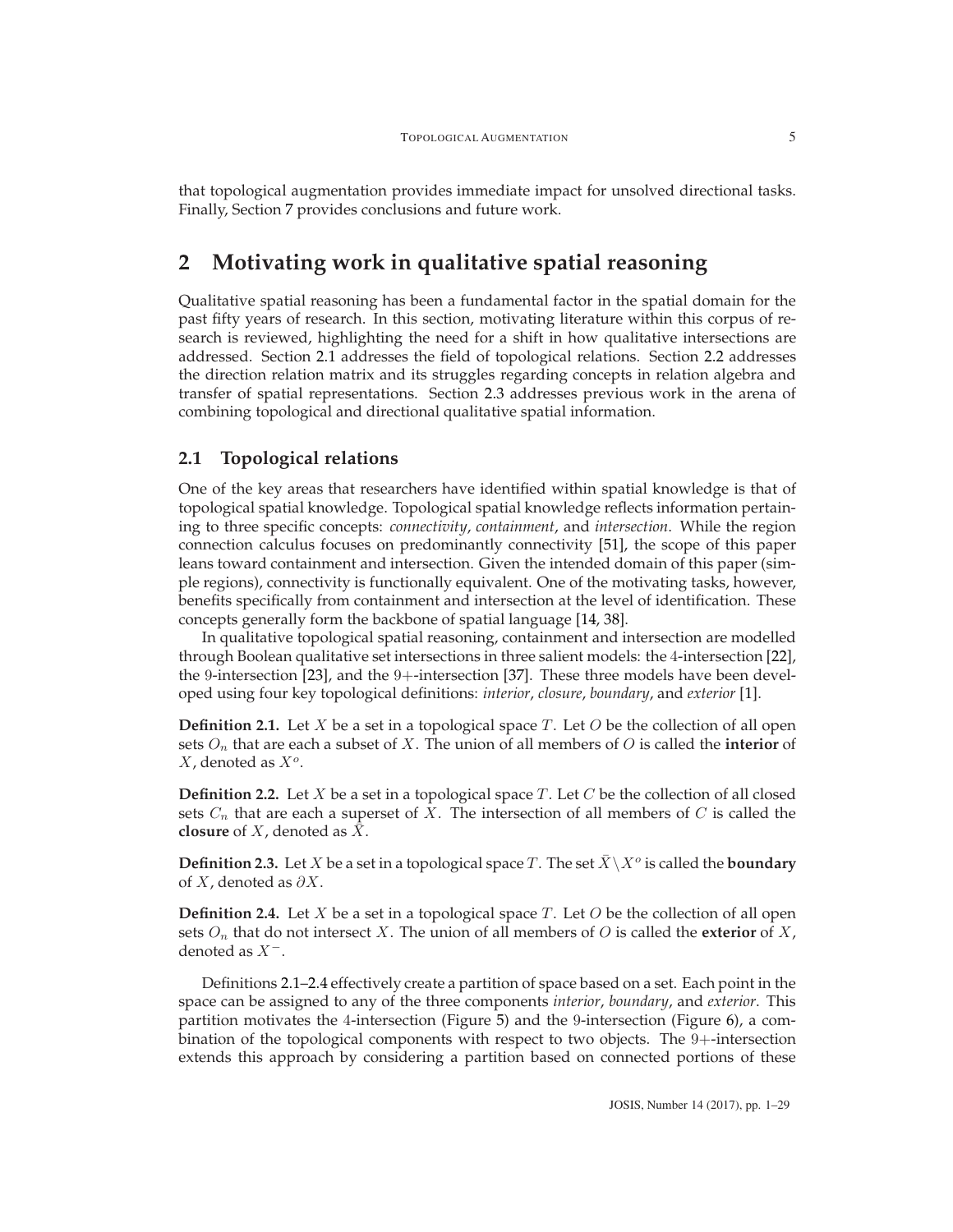| - היית | 0.11101            | . .<br>$\overline{\phantom{a}}$ | $\sim$             | . .                |                  |     |            |          |
|--------|--------------------|---------------------------------|--------------------|--------------------|------------------|-----|------------|----------|
| (a)    | Ø                  | Ø                               | Ø                  | Ø                  |                  |     |            |          |
| (b)    | $\neg\varnothing$  | Ø                               | Ø                  | Ø                  |                  |     |            |          |
| (c)    | Ø                  | $\neg \varnothing$              | Ø                  | Ø                  | (a)              | (b) | (c)        | (d)      |
| (d)    | $\neg\varnothing$  | $\neg\varnothing$               | Ø                  | Ø                  |                  |     |            |          |
| (e)    | Ø                  | Ø                               | $\neg\varnothing$  | Ø                  |                  |     | $\circ$    | <b>C</b> |
| (f)    | $\neg\varnothing$  | Ø                               | $\neg\varnothing$  | Ø                  |                  |     |            |          |
| (g)    | Ø                  | $\neg \varnothing$              | $\neg\varnothing$  | Ø                  | (e)              | (f) | (g)        | (h)      |
| (h)    | $\neg\varnothing$  | $\neg\varnothing$               | $\neg\varnothing$  | Ø                  |                  |     |            |          |
| (i)    | Ø                  | Ø                               | Ø                  | $\neg\varnothing$  | $\sim$           | ●   | $\bigcirc$ | C        |
| (j)    | $\neg\varnothing$  | Ø                               | Ø                  | $\neg \varnothing$ |                  |     |            |          |
| (k)    | Ø                  | $\neg \varnothing$              | Ø                  | $\neg \varnothing$ | (i)              | (j) | (k)        | (1)      |
| (1)    | $\neg\varnothing$  | $\neg\varnothing$               | Ø                  | $\neg\varnothing$  |                  |     |            |          |
| (m)    | Ø                  | Ø                               | $\neg\varnothing$  | $\neg \varnothing$ | $\sim$<br>$\sim$ |     |            |          |
| (n)    | $\neg \varnothing$ | Ø                               | $\neg\varnothing$  | $\neg\varnothing$  |                  |     |            |          |
| (0)    | Ø                  | $\neg\varnothing$               | $\neg\varnothing$  | $\neg \varnothing$ | (m)              | (n) | (0)        | (p)      |
| (p)    | $\neg\varnothing$  | $\neg\varnothing$               | $\neg \varnothing$ | $\neg \varnothing$ |                  |     |            |          |
|        |                    |                                 |                    |                    |                  |     |            |          |

Figure ∂A <sup>∩</sup> ∂B A*<sup>o</sup>* <sup>∩</sup> <sup>B</sup>*<sup>o</sup>* ∂A <sup>∩</sup> <sup>B</sup>*<sup>o</sup>* <sup>A</sup>*<sup>o</sup>* <sup>∩</sup> ∂B

<span id="page-5-1"></span>

topological components, generalizing to the 9-intersection for simple regions (that is, those bounded by a Jordan curve). Simple regions, given the Jordan curve property, are also *simply connected*, namely that each object can be continually collapsed to a point while still remaining within that domain [\[1\]](#page-23-5). Similarly, partition tiles within this paper are also simply connected as each tile does not contain a hole.

The 9-intersection has led to a proliferation of sets of relations based on specific domains of spatial interest, including line-line relations [\[18\]](#page-24-6), line-region relations [\[24\]](#page-25-5), simple regionregion relations in  $\mathbb{S}^2$  [\[20\]](#page-24-7), digital relations [\[25\]](#page-25-11), and complex region relations [\[42,](#page-26-10) [53\]](#page-27-11). While this paper focuses on those relations in Figure [6,](#page-6-0) the proposed methodology can be employed similarly in such other domains if the rules for assignment are established.

Topological relations (such as these) have been used in prior studies to help reconstruct spatial scenes [\[17,](#page-24-2) [21,](#page-25-12) [39\]](#page-26-11) by storing the binary relationships between all objects in a space. The approach presented in this paper utilizes this approach in the context of a specifically structured partition of space.

#### <span id="page-5-0"></span>**2.2 Qualitative directions between areal objects**

Qualitative topological spatial relations are just one perspective on a pair of objects and their association. Qualitative directional spatial relations are another key perspective, opening up a completely different level of spatial vocabulary [\[38\]](#page-26-8). While Euclidean spaces manage the direction between a pair of points through vectors, the task of assigning a direction between two areas of space is much more complicated. Approaches to this task range from using centroids of objects [\[46\]](#page-26-3) to the qualitative partition of space into regions [\[8,](#page-24-8) [30,](#page-25-1) [45,](#page-26-7) [49\]](#page-27-3).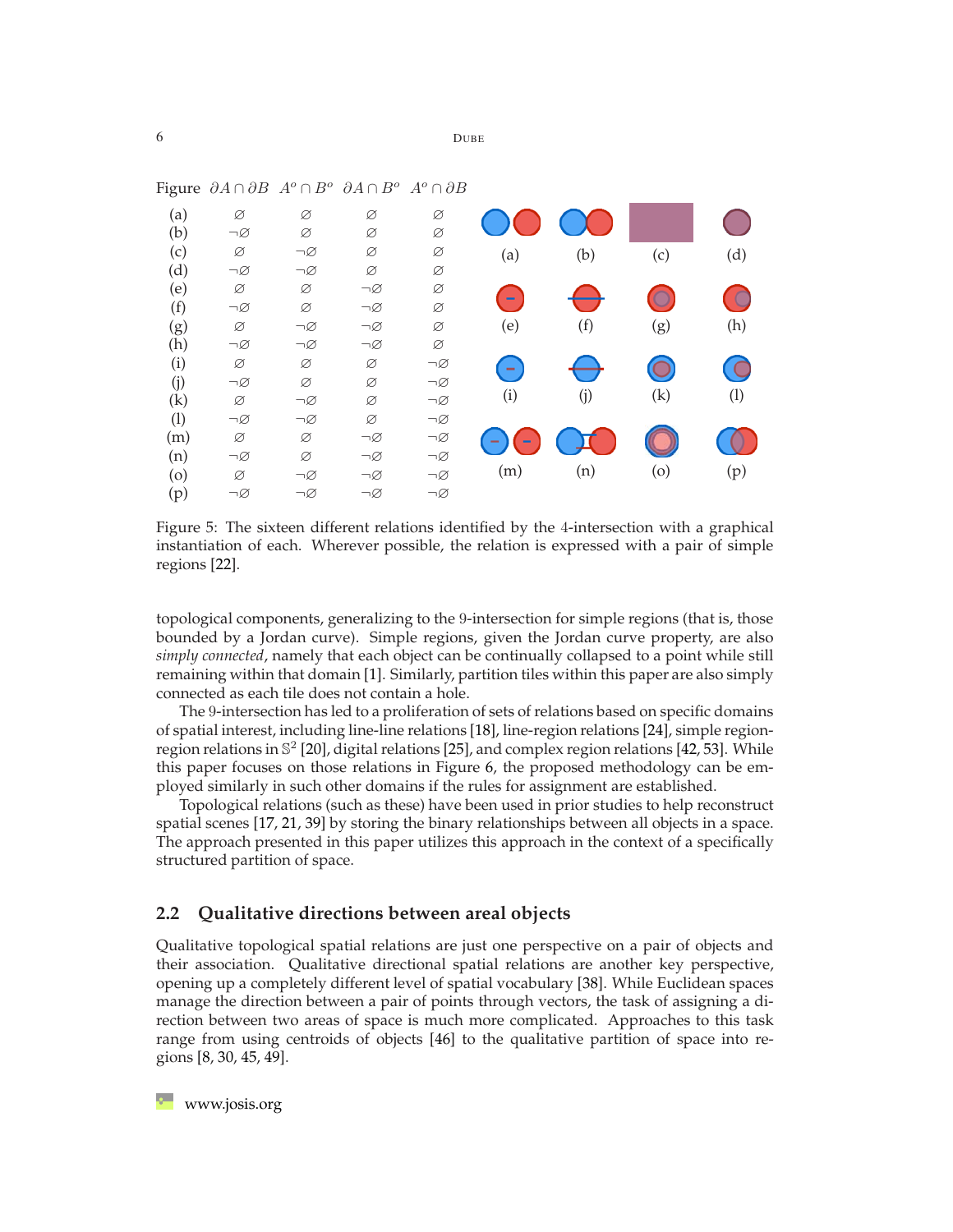

<span id="page-6-0"></span>Figure 6: The eight topological relations identified by the 9-intersection between two simple regions [\[23\]](#page-25-10).



<span id="page-6-1"></span>Figure 7: The peripheral direction relation embedding space [\[49\]](#page-27-3), dropping a line from each corner of a rectangle toward the rest of the space at an arbitrary angle.

This paper focuses on two qualitative partitions of space designed to create a direction relation between two regions. The first approach is the peripheral direction relation [\[49\]](#page-27-3), while the second is the direction relation matrix [\[30\]](#page-25-1). While the same methodology applies to the internal cardinal direction relations [\[45\]](#page-26-7) and the objects interaction matrix [\[8\]](#page-24-8), this pursuit is left to future work.

#### **2.2.1 Peripheral direction relations**

Motivated by cardinal direction relations and the way in which eyes are positioned in mammals [\[26\]](#page-25-13), the peripheral direction relations [\[49\]](#page-27-3) subdivide a space into partition tiles based on the minimum bounding rectangle (MBR) of the ground (or target) object. The vertices of the MBR serve as an anchor for a ray extending into infinity at a set direction angle, defining intuitive concepts for North (in front of), South (in back of), West (to the left of), and East (to the right of), as shown in Figure [7.](#page-6-1)

For simple regions, this method establishes a set of 29 distinct direction relations, one for each connected set of tiles. Only two sets of tiles: 1) West and East, and 2) North and South, do not satisfy this connected property.

#### **2.2.2 Direction relation matrix**

Though effective, the peripheral direction relations have a relatively small granularity and have difficulty in expressing ordinal directions. An answer to this shortcoming is found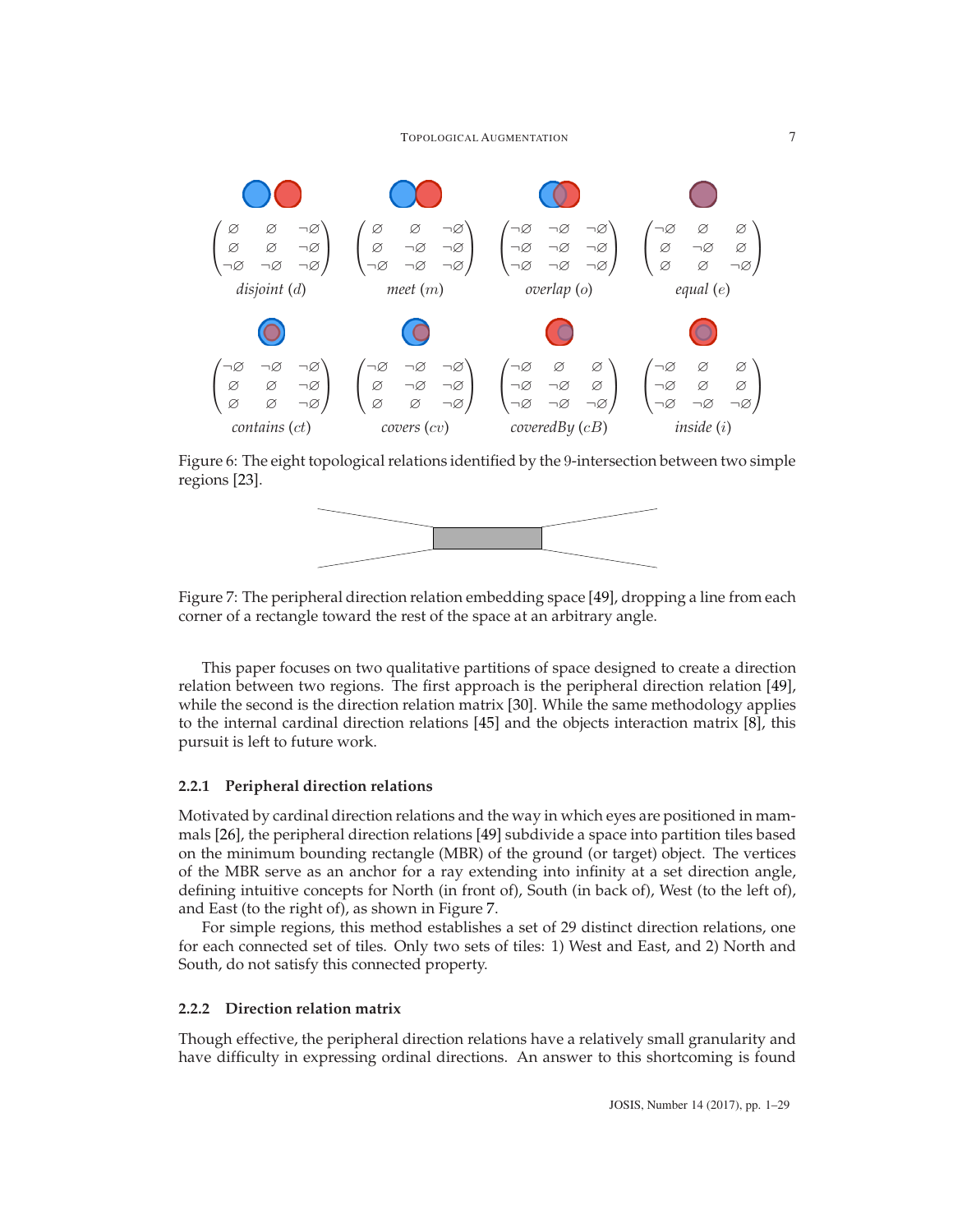



<span id="page-7-1"></span>Figure 8: The direction relation matrix [\[30\]](#page-25-1). Using the object in the center of the figure, the minimum bounding rectangle (M) is constructed. The direction relation matrix then uses these tiles and assigns either a Boolean value or a proportion to represent the configuration.

with the direction relation matrix [\[30\]](#page-25-1). This approach uses the rectangular coordinates of the MBR and extends each line of the MBR in infinity. The intersection of these lines creates a 9-tile partition of space, one for each ordinal direction and the MBR itself (Figure [8\)](#page-7-1).

The direction relation matrix has a much larger cardinality with respect to the peripheral direction relations. 218 distinct relations are available between simple regions, as demonstrated in Figure [9.](#page-8-1)

Numerous attempts have been made to exploit the direction relation matrix for additional types of information, including the determination of the converse relation [\[61\]](#page-27-6), the determination of the topological relation [\[31\]](#page-25-3), the composition of direction relations [\[56\]](#page-27-7), and the use of the formalism to relate arbitrary objects [\[29\]](#page-25-6). In each case, specific deficiencies have been encountered as identified in the introduction.

#### <span id="page-7-0"></span>**2.3 Combinations of topology and direction**

Though orthogonal, topology and direction play a pivotal role in the expression of spatial knowledge. Numerous research lines have been traversed in this area. Sharma [\[54\]](#page-27-8) used direction relations and topological relations together in an effort to refine the composition of topological relations. Other formalisms have been developed that integrate the information together in varying capacities (e.g., [\[2,](#page-23-0) [7,](#page-23-2) [9,](#page-24-3) [11,](#page-24-4) [35,](#page-26-4) [41,](#page-26-2) [43,](#page-26-5) [44,](#page-26-6) [46\]](#page-26-3)). None of these models, however, has been used to exploit properties in the composition of direction relations [\[56\]](#page-27-7), nor applied to the general pursuit of knowledge regarding the properties of relation algebra within the direction relation matrix setting [\[60\]](#page-27-4).

One interesting approach is the combination of topological and directional relations within the partitions themselves. Kor and Bennett [\[35\]](#page-26-4) have employed this approach to expressing relations in maps using the region connection calculus and the direction relation matrix in a modified form. Their work does not, however, focus on the attainment of better contextual knowledge for the converse relation, composition result, and topological relations that are associated with the direction relation matrix itself. This work is intended to provide the bridge to filling those important gaps.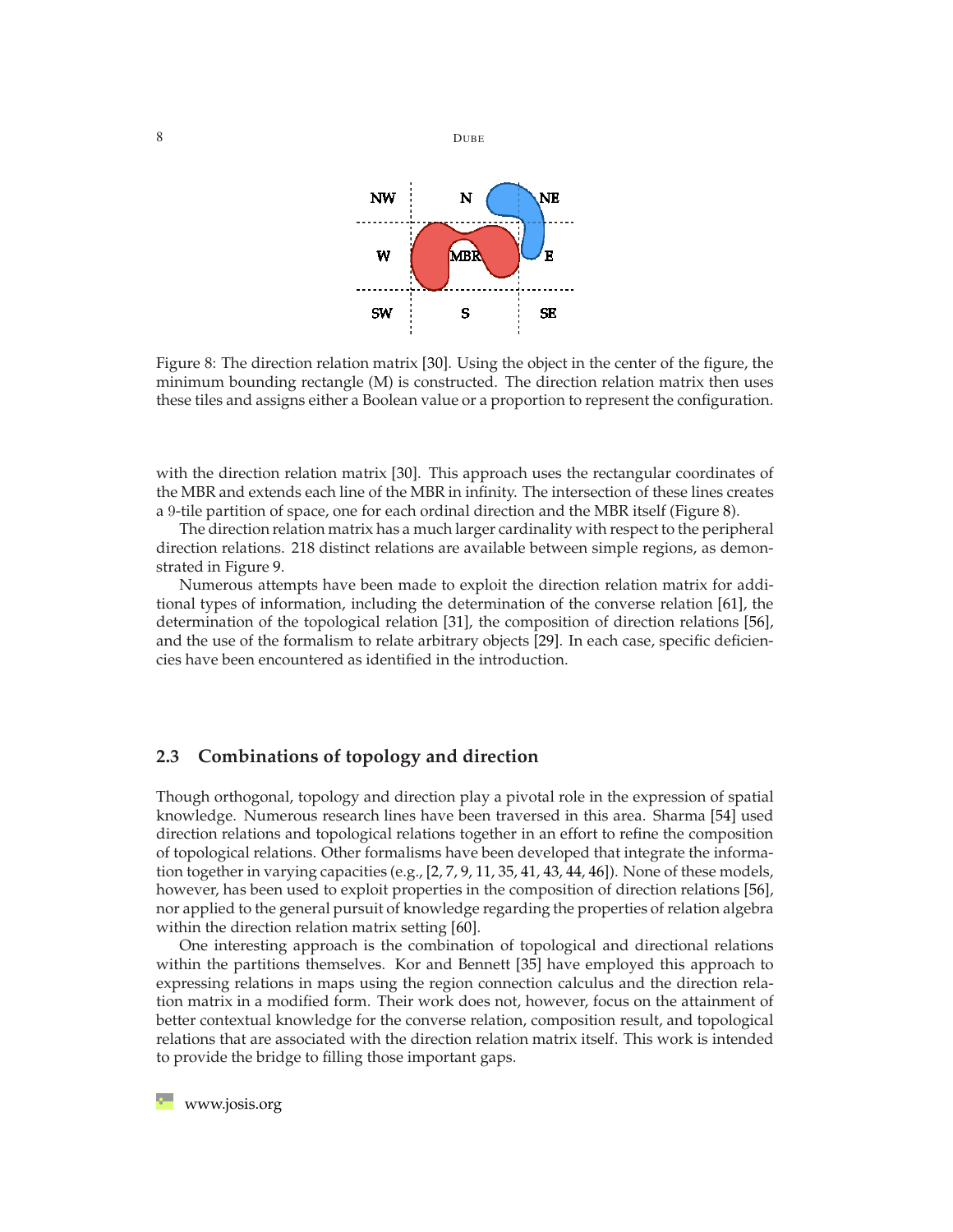

<span id="page-8-1"></span>Figure 9: The 218 different symbols that can arise from the direction relation matrix with Boolean assignments with respect to two simply connected regions [\[29\]](#page-25-6).

# <span id="page-8-0"></span>**3 Topological augmentation**

This paper defines the concept of *topological augmentation*. Topological augmentation is an approach to partition reasoning that assigns a topological relation between a figure object and a set of ground partitions to better manage the intricacies of the object within a partitioned space. This approach stands in contrast to Boolean set intersections, which provide only enough information to determine that the object is present or not. While Kor and Bennett [\[35\]](#page-26-4) provide the first work in this area, the use of RCC-8 is not ideal when considering objects that can produce more rich topological relations achievable by other formalisms such as the 9-intersection. Topological augmentation is defined in Definition [3.1.](#page-9-0) For the remainder of this paper, the nomenclature of Talmy [\[58\]](#page-27-12) is adopted in referring to objects as either *figure* (the first element of the spatial relation) or *ground* (the second element of the spatial relation). Additionally, the paper adopts the 9-intersection [\[23\]](#page-25-10) as its method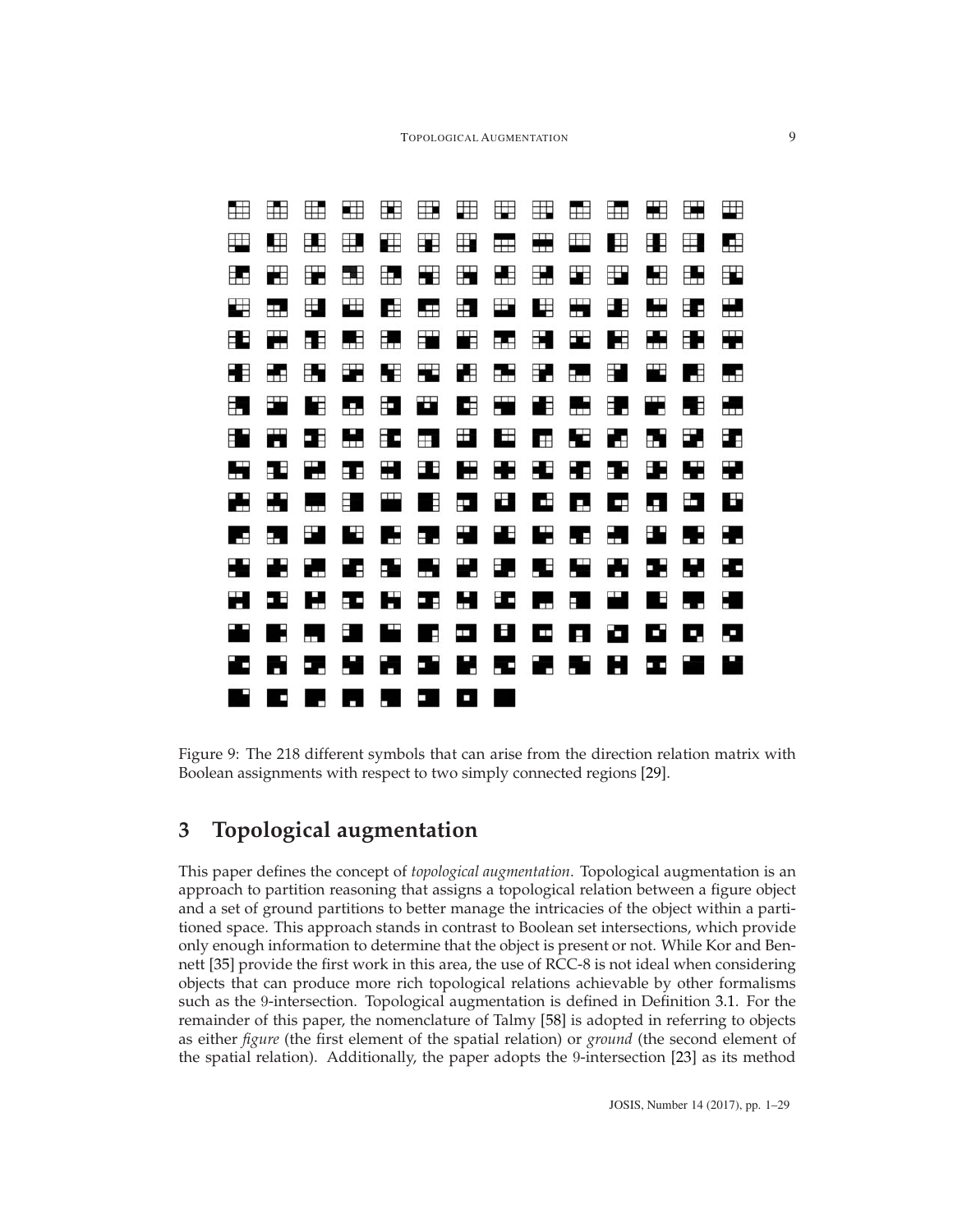

Figure 10: Direction relations with specified RCC-8 relations [\[35\]](#page-26-4). This approach provides a more flexible framework for describing further elements of object  $b$ 's position relative to object  $a$ , but prior work does not focus on the gains that can be realized from a reasoning perspective by taking this approach.



<span id="page-9-1"></span>Figure 11: A comparison between the direction relation matrix of a pair of objects and the corresponding topological augmentation.

for assigning a qualitative topological spatial relation. The definition is flexible enough to account for other models of qualitative topological spatial relations.

<span id="page-9-0"></span>**Definition 3.1.** Let X be a collection of sets partitioning a topological space  $T$ , and  $x_i$  a particular set from X called a **tile**. A **topological augmentation** is any method that assigns a binary qualitative topological spatial relation between a set Y and each individual x*i*.

Topological augmentation can be seen as a refinement to a partition-based relation (such as the direction relation matrix). Rather than modelling just whether or not the set  $Y$  intersects each individual x*i*, topological augmentation calculates the topological spatial relation and assigns that to each tile, rather than an empty or non-empty designation (as in the case of the direction relation matrix). As such, each tile is assigned information regarding the interior, boundary, and exterior of the figure object with regard to its own interior, boundary, and exterior. A topological augmentation of the 9-intersection within the direction relation matrix is shown in Figure [11.](#page-9-1)

The aim of topological augmentation is to produce the binary topological relation between the figure object and the ground tiles in such a manner that the original partition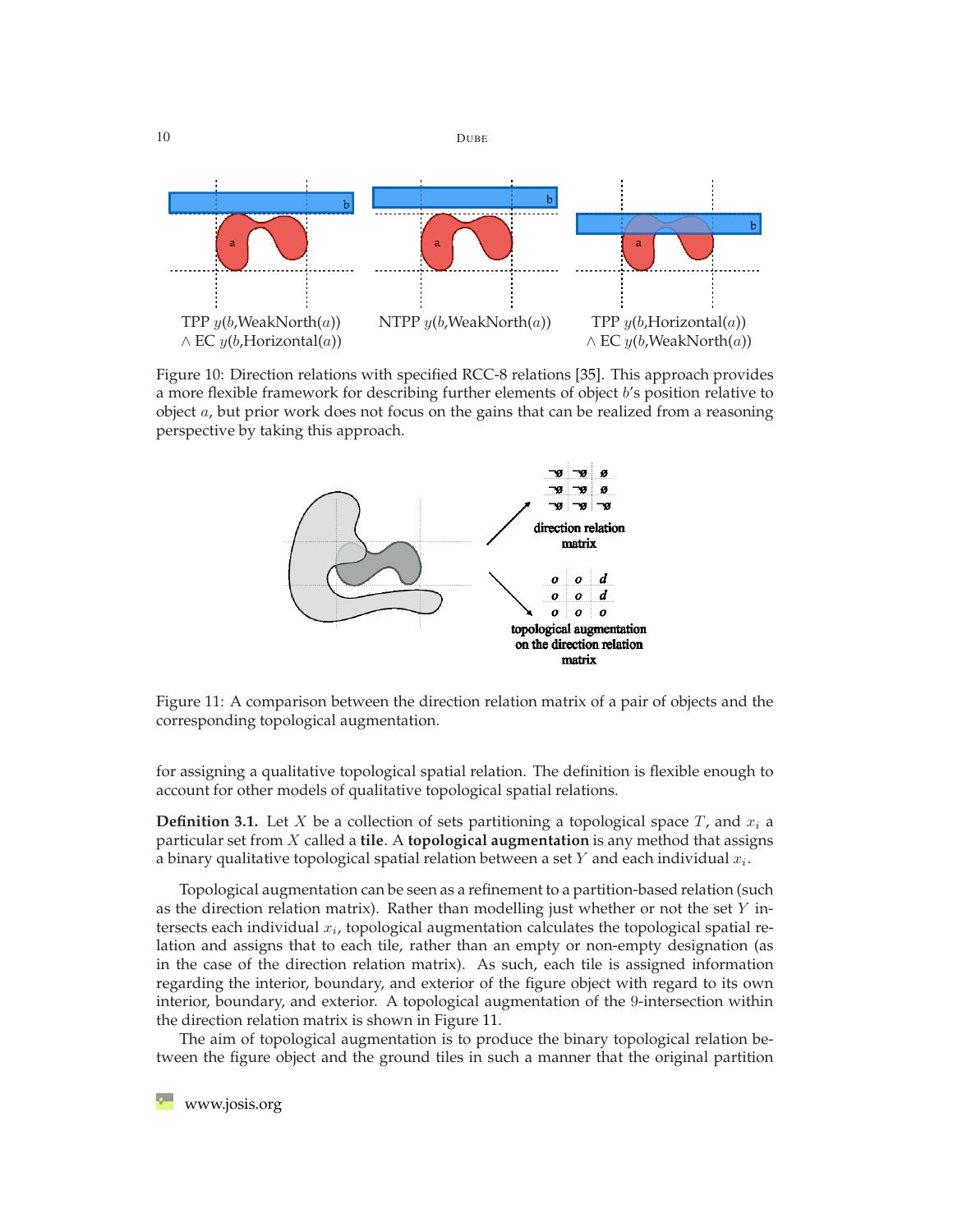relation can be maintained in the standard Boolean form (empty or non-empty). Theorem [3.1](#page-10-1) addresses this desideratum.

#### <span id="page-10-1"></span>**Theorem 3.1.** *Topological augmentation maintains the partition relation in its Boolean form.*

*Proof.* Consider an arbitrary topological relation from an intersection-based method such as the 9-intersection [\[23\]](#page-25-10), 4-intersection [\[22\]](#page-25-9), or the 9+-intersection [\[37\]](#page-26-9). These topological relations maintain information about the intersections of the topological components of their domain and co-domain by definition. If at least one point is shared between the two components, then the intersection is non-empty. If no points are shared, the intersection is empty.

Now, consider a qualitative partition relation in a Boolean form. Within this type of partition relation, the tile is registered as non-empty if the figure object shares a point with that tile, and empty otherwise.

Topological augmentation assigns a qualitative topological spatial relation between the figure object and each tile in the partition. Both the figure object and the tile have an interior, boundary, and exterior. If the interior or boundary of the figure object intersects the interior of the tile, then the figure object shares a point with the tile and thus has a nonempty intersection with it. Similarly, if only the exterior of the figure object intersects the interior of the tile, then the figure object does not share a point with the tile and thus has an empty intersection. Thus by observing only the ∗-interior intersections of the tile, the Boolean intersection is discernible for each individual tile, preserving the Boolean form of the partition-based relation. п

Given Theorem [3.1,](#page-10-1) we can also assert that a non-empty partition implies a topological relation that has a non-empty interior-interior or boundary-interior intersection, and that an empty partition implies that the topological relation does not have a non-empty interior-interior intersection. This information is imperative for the determination of the various combinations of topological augmentations that may mathematically exist within specific domains of object relations (region to region, line to region, etc.) within a partitioned environment.

In Section [4,](#page-10-0) the theory of topological augmentation is developed for the simple regionregion relations identified in Figure [3.](#page-2-1)

## <span id="page-10-0"></span>**4 Simple region-region relations**

One formalism that can benefit from the use of topological augmentation is that of qualitative areal direction reasoning such as with the direction relation matrix [\[30\]](#page-25-1) and the peripheral direction relations [\[49\]](#page-27-3). Each of these partition-based formalisms have simply connected tiles. This section provides the set of constraints that must be upheld for a particular topological augmentation within these partitions (and other arbitrary partitions with simply connected tiles) to be realizable given the constraint of simply connected figure objects. Each theorem details the conditions necessary for each of the eight topological relations between simple regions to be assigned to an individual tile based either on its qualitative set intersection (empty or non-empty) or a relation that is to be assigned to other specified tiles. This section is broken into three parts: Section [4.1](#page-11-0) details empty tile intersections; Section [4.2](#page-13-0) details general non-empty tiles; and Section [4.3](#page-15-0) details bounded non-empty tiles.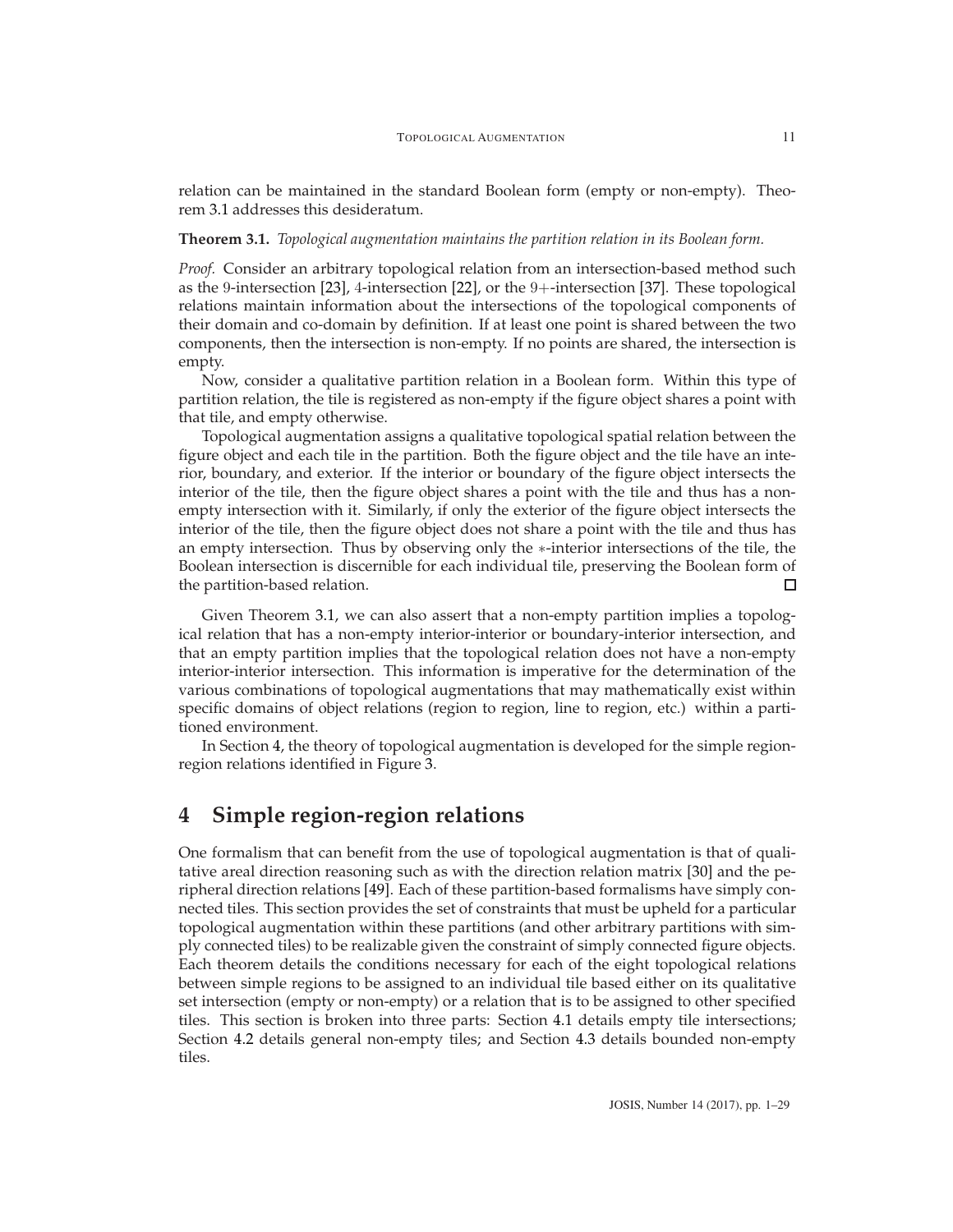Given that simple region-region relations are defined between objects bounded by Jordan curves, for tiles not bounded by a Jordan curve, we impose a Jordan curve beyond the scope of the figure object, a surrogate for an infinite extent. In so doing, particular relations are restricted from these cases: *contains*, *covers*, and *equal*, as each of these requires that the figure object is larger than its corresponding ground object. Since the tile is not bounded by a Jordan curve, this is intuitively not possible between any figure object and these particular tiles.

#### <span id="page-11-0"></span>**4.1 Empty tile intersections:** *disjoint* **and** *meet*

From Theorem [3.1,](#page-10-1) given that a tile has an empty intersection, the corresponding relation in the tile must have an empty interior-interior intersection within topological augmentation. For the simple region-region relations in R<sup>2</sup>, this limits the choices of relations to *disjoint* and *meet*. The difference between these two relations is that *disjoint* shares no boundary points, whereas *meet* shares at least one boundary point.

<span id="page-11-1"></span>**Theorem 4.1.** *Let tile* x *have an empty intersection with a figure object* f*. The relation between figure object* f *and tile* x *may be* disjoint *provided that none of* x*'s neighbors have relation* equal*,* covers*, or* contains *with respect to* f*.*

*Proof.* The relation *disjoint* does not allow for a boundary intersection between f and x. To demonstrate Theorem [4.1,](#page-11-1) it must be shown that the relation *disjoint* can occur based on the composition of the relation between the figure object and the tile and the relation between two neighboring tiles (specifically, *meet*).

Consider the relation between  $f$  and an arbitrary neighbor of  $x$ , and the resultant compositions with *meet* [\[19\]](#page-24-9):

- If the relation is *disjoint*, *disjoint* ; *meet* <sup>=</sup> *disjoint*, *meet*, *overlap*, *coveredBy*, *inside*.
- If the relation is *meet*, *meet* ; *meet* <sup>=</sup> *disjoint*, *meet*, *overlap*, *coveredBy*, *covers*, *equal*.
- If the relation is *overlap*, *overlap* ; *meet* <sup>=</sup> *disjoint*, *meet*, *overlap*, *covers*, *contains*.
- If the relation is *inside*, *inside* ; *meet* <sup>=</sup> *disjoint*.
- If the relation is *coveredBy*, *coveredBy* ; *meet* <sup>=</sup> *disjoint*, *meet*.

For each case, the composition includes the relation *disjoint*, therefore there is at least one instance where *disjoint* can occur between three objects/tiles satisfying these two relations. Since the 9-intersection produces a strong composition [\[19,](#page-24-9) [52\]](#page-27-5), this result applies for arbitrary simply connected objects/tiles.

It must also be shown that the relations *contains*, *covers*, and *equal* do not allow for a *disjoint* neighbor. This can similarly be achieved through composition with *meet*.

- If the relation is *contains*, *contains* ; *meet* = *overlap*, *covers*, *contains*.
- If the relation is *covers*, *covers* ; *meet* = *meet*, *overlap*, *covers*, *contains*.
- If the relation is *equal*, *equal* ; *meet* = *meet*.

In each case, the relation *disjoint* is not a member of the composition result, therefore *disjoint* cannot exist in the presence of a neighboring tile with any of these relations. Therefore, a tile may have relation *disjoint* only in the case that its neighbors do not have relation *contains*, *covers*, or *equal* (Figure [12\)](#page-12-0). □

Since *disjoint* and *meet* are the only two relations that can exist for empty tiles, any tile that may not be assigned *disjoint* must be assigned *meet* by default. Which cases allow for either to be assigned?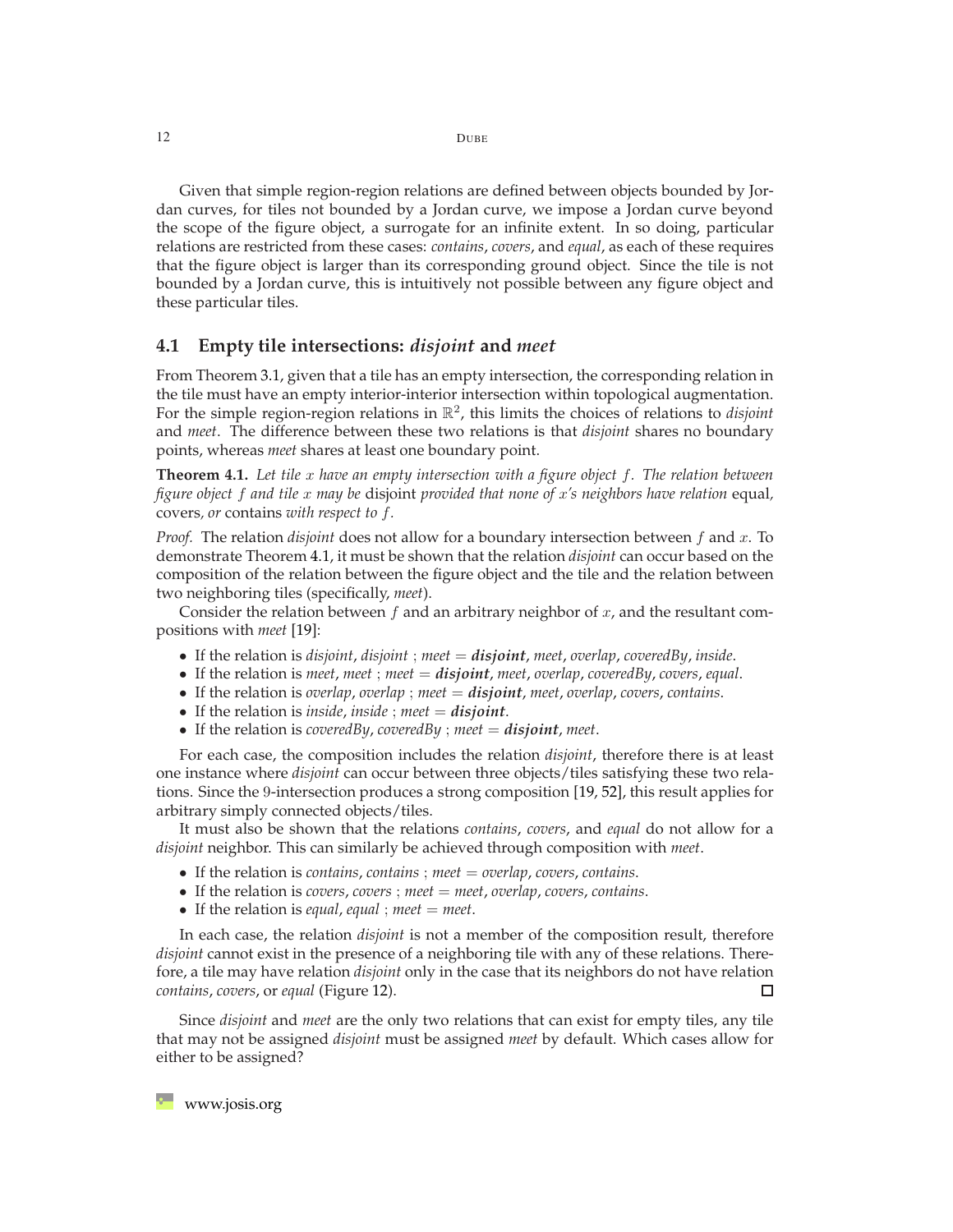

Figure 12: The set of tile relations for neighboring tiles that can produce *disjoint* (top), and the corresponding tile relations that cannot (bottom).

<span id="page-12-0"></span>

<span id="page-12-1"></span>Figure 13: The set of tile relations that can produce *meet* (top) and those that cannot (bottom).

<span id="page-12-3"></span>**Theorem 4.2.** *Let tile* x *have an empty intersection with a figure object* f*. For* x *to be assigned relation* meet *with respect to figure object* f*, a neighbor of* x *must be non-empty and must be assigned a relation other than* inside *or* contains*.*

*Proof.* Similar to Theorem [4.1,](#page-11-1) this proof is the result of the composition of the relation between the figure object and the tile and the relation between two neighboring tiles (specifically, *meet*). The compositions of *inside* ; *meet* and *contains* ; *meet* (from the proof of Theorem [4.1\)](#page-11-1) do not allow for relation *meet*, but all of the others do (Figure [13\)](#page-12-1)



<span id="page-12-2"></span>Figure 14: The visual argument to demonstrate that a neighboring tile to tile relation *meet* (in tile  $x$ ) must be non-empty.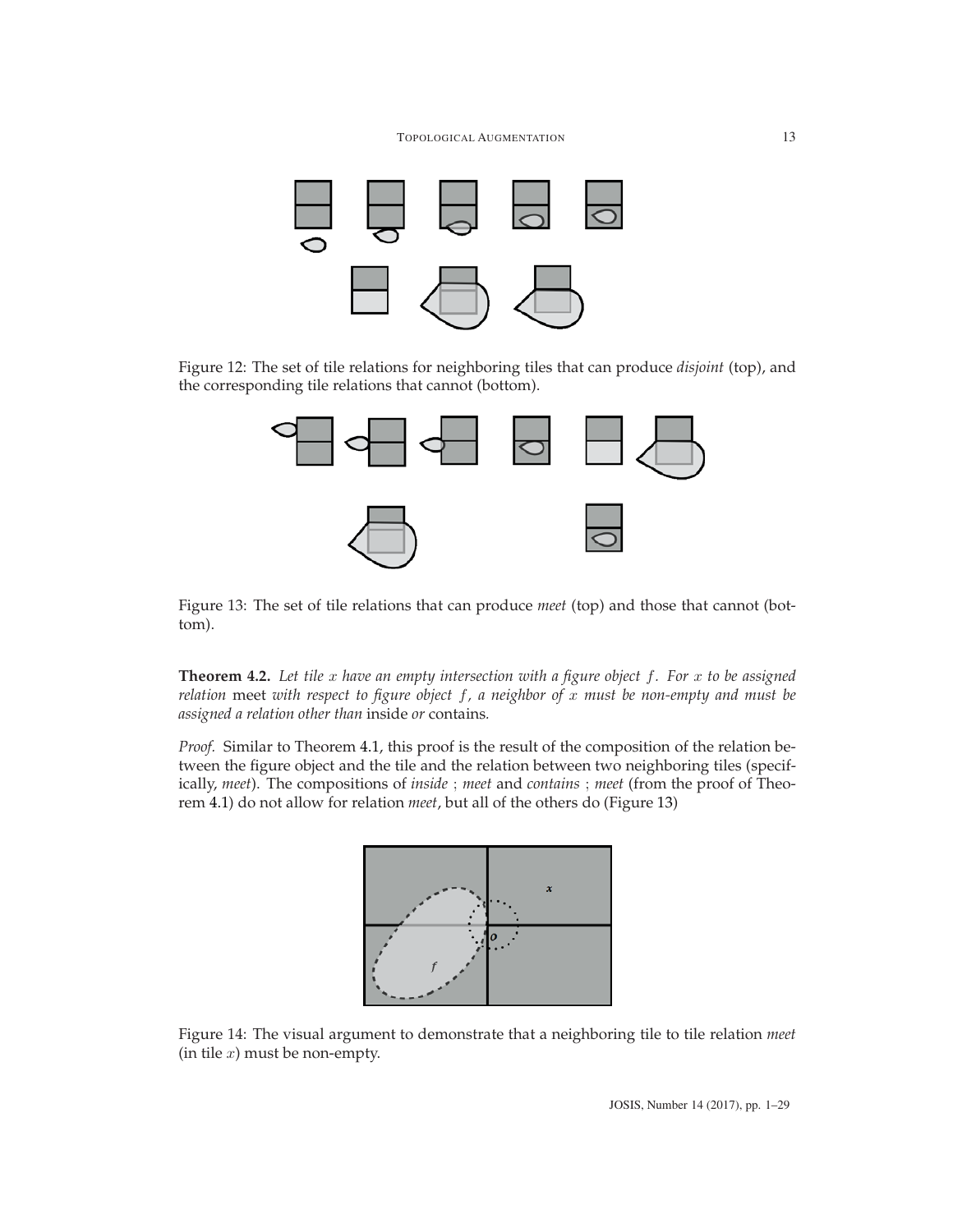To demonstrate this theorem, it must also be shown that at least one neighboring tile is also non-empty. Since both the figure object  $f$  and the tile  $x$  are bound by a Jordan curve (or can be represented as such), one side of the boundary must consist entirely of interior points of f. Since x possesses an empty intersection with f, the side opposite x must be comprised solely of interior points of  $f$ . Since there is a boundary-boundary intersection between  $f$  and  $x$ , any open disc  $o$  containing that intersection point must include interior points of f and exterior points of f as well, independent of its radius (Figure [14\)](#page-12-2). Since  $o$  is simply connected and  $x$  cannot contain interior points of  $f$ , these interior points of f must be in  $o \setminus x$ . Since the boundary of any object must be adjacent to its interior, at least one interior point of  $f$  must be adjacent to this boundary intersection between  $f$  and x. That point resides in a tile that neighbors x, therefore that tile's intersection with  $f$  is non-empty. □

There are circumstances, however, where the assignment of relation *meet* is dependent upon other tiles besides this non-empty one suggested in Theorem [4.2.](#page-12-3) Consider two tiles that intersect only at a point (such as direction relation matrix tiles  $M$  and  $SE$ ). If  $M$  has a non-empty intersection and SE is to have relation *meet* with respect to a figure object f, dependencies must occur to validate the topological augmentation. These dependencies are covered in Theorem [4.3.](#page-13-1)

<span id="page-13-1"></span>**Theorem 4.3.** *Let* x *be a tile with an empty intersection with* f *that is to be assigned* meet *based upon its point neighbor (as in the given example). For* x *to be assigned relation* meet*, all other tiles which share this point as boundary must have a relation that is not* disjoint*,* inside*, or* contains*.*

*Proof.* Since these tiles all have the point intersection as a boundary, the boundaryboundary intersection applied to  $x$  must also be shared with all of the specified tiles. This precludes relations *disjoint*, *inside*, and *contains*, as each relation has no boundary-boundary intersection available (Figure [6\)](#page-6-0). □

Theorems [4.1](#page-11-1)[–4.3](#page-13-1) provide the basis for assigning topological relations to empty tiles in the prescribed environments with the specified domain of simply connected figure objects and tiles. Section [4.2](#page-13-0) addresses generally non-empty tile intersections.

#### <span id="page-13-0"></span>**4.2 Generic non-empty tiles:** *overlap***,** *inside***, and** *coveredBy*

Non-empty tiles must be subdivided into two classes because there are relations that are size dependent. Relations *equal*, *contains*, and *covers* require objects to be of identical or larger size to their co-domain. Since there are tiles where a simply connected figure object does not exist such that it can subsume the tile, these relations are not assignable to an arbitrary tile, specifically to those not bound by a Jordan curve. For relations *overlap*, *inside*, and *coveredBy*, any size constraints of these objects do not impact their general assignment, independent of the status of the boundary as a Jordan curve. These three relations also have very specific and straightforward parameters with which they can be assigned. These relations are addressed in Theorems [4.4](#page-13-2)[–4.6.](#page-14-0)

<span id="page-13-2"></span>**Theorem 4.4.** *Let tile* x *have a non-empty intersection with a figure object* f*. Tile* x *can be assigned the relation* overlap *only if a non-point neighbor tile of* x *is non-empty.*

*Proof.* The relation *overlap* implies an intersection between the figure object's interior and the tile's exterior, therefore some additional tile in the space must be non-empty. Since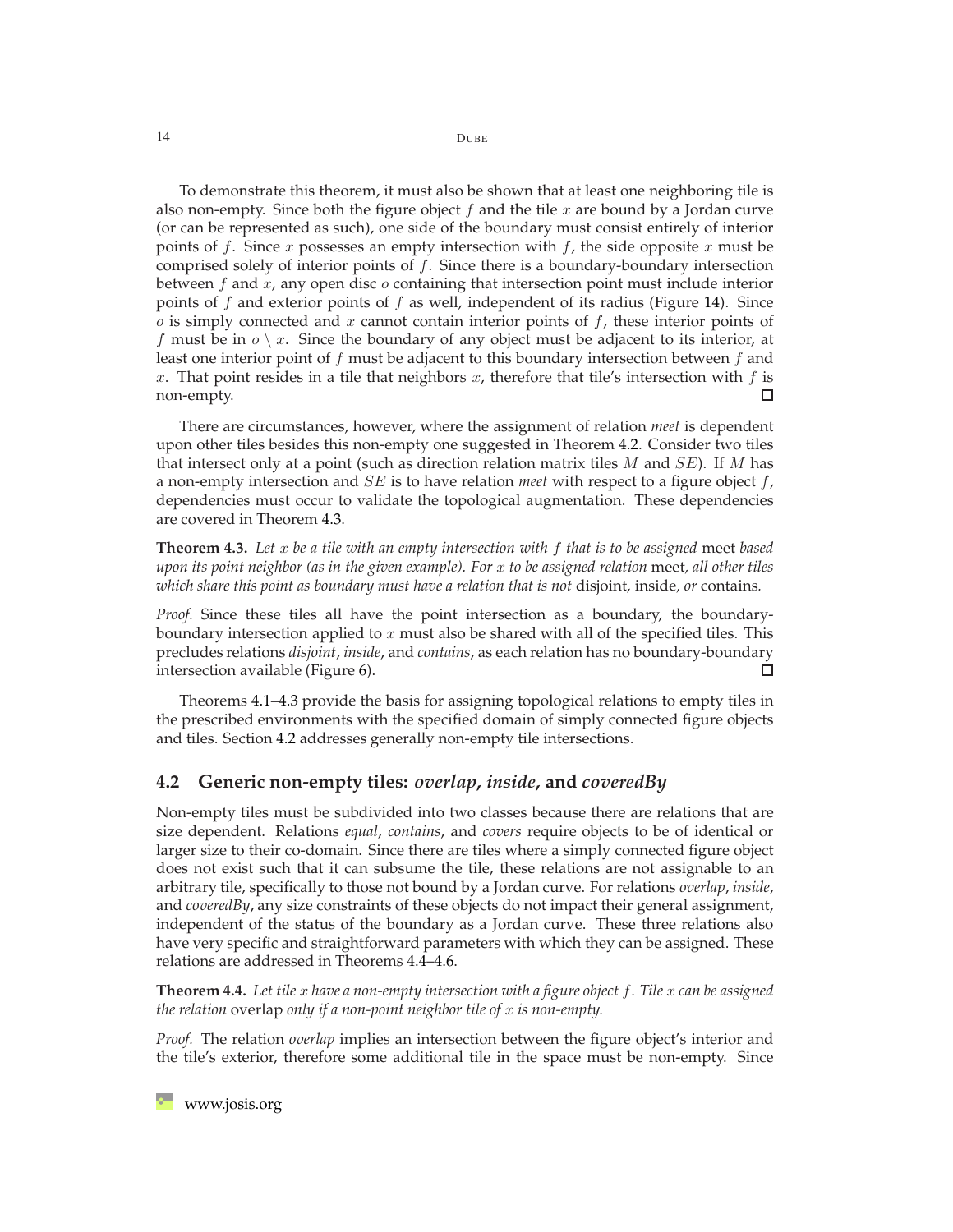

<span id="page-14-1"></span>Figure 15: The visual argument for an edge-neighboring tile to tile  $x$  being non-empty when tile x has relation *overlap* with respect to object f.

the object must be simply connected, a path must exist that links any two such points that would generate those intersections. That path may, however, go from the tile being assigned to another point-adjacent tile, thus making those two tiles non-empty, using an argument similar to that of Theorem [4.2](#page-12-3) for interior adjacency.

To demonstrate the Theorem, we must also show that some other tile that is an edgeadjacent neighbor of tile  $x$  also is non-empty. The interior adjacency argument from Theorem [4.2](#page-12-3) can also be used to demonstrate this Theorem. Consider two cases. The first is the case where the edge-adjacent neighbor to  $x$  is also edge-adjacent to the point-neighbor to  $x$ . Since interior points are surrounded by interior points, there exists an open disc  $o$  around the point-adjacency that contains a set of only interior points of  $f$  (Figure [15\)](#page-14-1). Since  $o$  has a non-zero radius, the edge-adjacent neighbor to both  $x$  and its point-neighbor has interior points of  $f$  and is thus non-empty.

The second case is the case where arbitrarily many tiles converge at that pointadjacency. The same argument for case one can be employed in this case as well as each point-neighboring tile will intersect  $o$ . One of these tiles must be edge-adjacent to  $x$ , satisfying the claim of the theorem.  $\Box$ 

**Theorem 4.5.** Let tile x have a non-empty intersection with a figure object f. Tile x can be assigned *the relation* inside *only if it is the only non-empty tile in the partition and all other tiles have relation* disjoint*.*

*Proof.* This can easily be demonstrated by the composition of the relation between the figure object and the tile and the relation between the two tiles (*meet* for all adjacent tiles; *disjoint* for all others). *inside* ; *disjoint* = *disjoint* and *inside* ; *meet* = *disjoint*. Since *meet* and *disjoint* always occur in empty tiles, this verifies that the tile in question is the only non-empty tile in the partition. □

<span id="page-14-0"></span>**Theorem 4.6.** *Let tile* x *have a non-empty intersection with a figure object* f*. Tile* x *can be assigned the relation* coveredBy *only if it is the only non-empty tile in the partition, and at least one other neighboring tile has the relation* meet*.*

*Proof.* This can also easily be demonstrated by the composition of the relation between the figure object and the tile and the relation between the two tiles (*meet* for all adjacent tiles; *disjoint* for all others). *coveredBy* ; *disjoint* = *disjoint* and *coveredBy* ; *meet* = *disjoint*, *meet*. Together, these make sure that all other tiles are empty. Since *coveredBy* implies a non-empty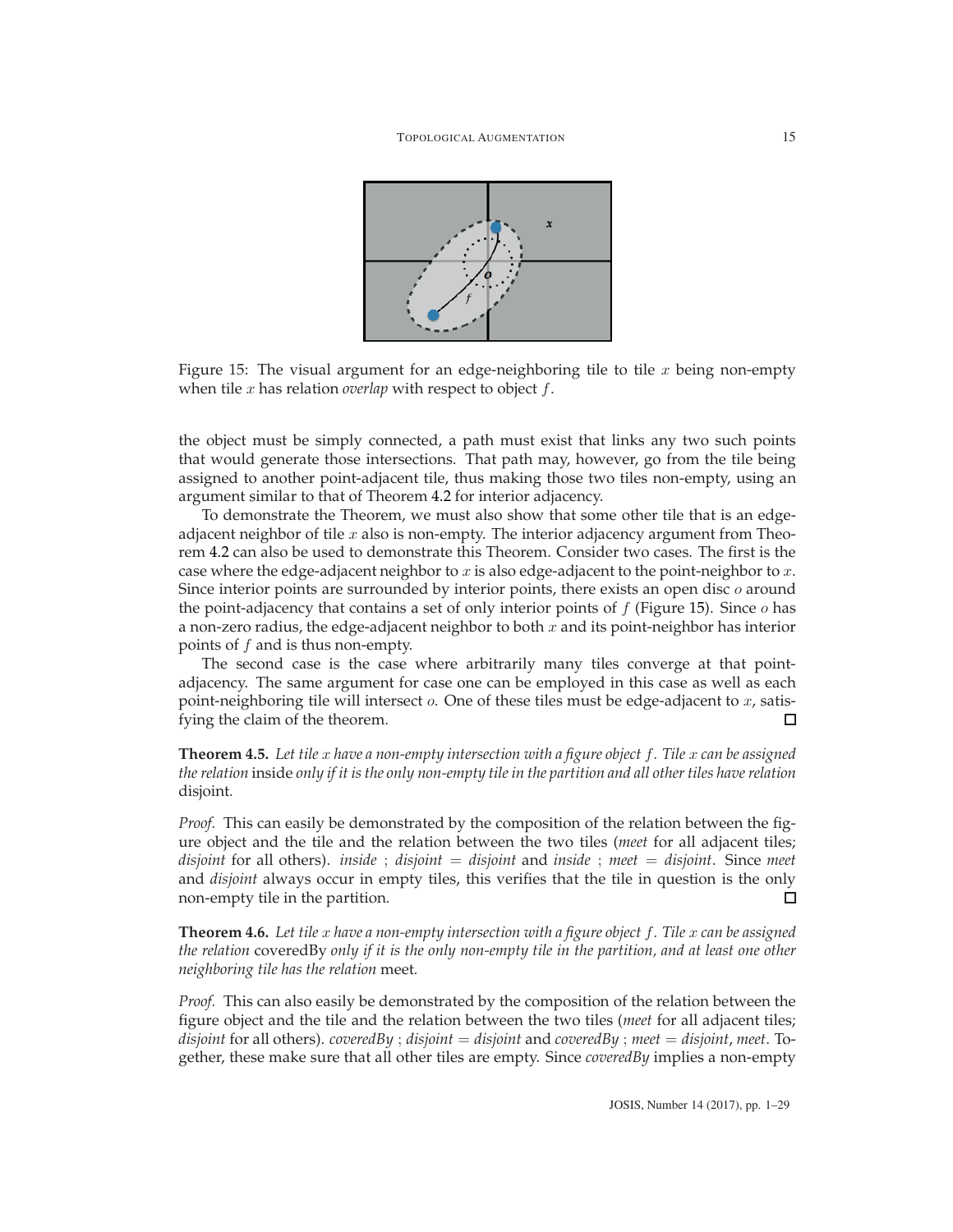boundary-boundary intersection, any tile sharing that particular boundary-boundary intersection point(s) must produce relation *meet* by exhaustion, as it is the only available option with a boundary-boundary intersection per the result of Theorem [4.2.](#page-12-3)  $\Box$ 

Theorems [4.4–](#page-13-2)[4.6](#page-14-0) can be applied to any tile, bounded by a Jordan curve or not. Since any size constraint implies smaller in these instances, there is no issue with these relations being applied in either context. Section [4.3](#page-15-0) addresses the remaining cases that imply that the figure object is as large or larger than the tile.

#### <span id="page-15-0"></span>**4.3 Jordan-curve-bounded non-empty tiles:** *contains***,** *covers***, and** *equal*

The relations in this section have a size dependency, and thus are only attainable when the tile in question is bounded by a Jordan curve. In both of the gold standard cases in the literature, only one tile may satisfy these demands (that of the minimum bounding rectangle), however for internal direction relations [\[45\]](#page-26-7) or the objects-interaction matrix [\[8\]](#page-24-8), many tiles can satisfy these demands. Theorems [4.7](#page-15-1)[–4.9](#page-15-2) address these relations.

<span id="page-15-1"></span>**Theorem 4.7.** Let tile x have a non-empty intersection with a figure object f. The relation equal *can be assigned to* x *only if it is the only non-empty tile in the space, and additionally, all neighboring tiles have relation* meet *and all non-neighboring tiles have relation* disjoint*.*

*Proof.* This can be demonstrated through the composition of the relation between the figure object and the tile and the relation between the two tiles (*meet* for all adjacent tiles; *disjoint* for all others). *equal* ; *meet* = *meet* and *equal* ; *disjoint* = *disjoint*. As such, every neighbor must have relation *meet*, and every non-neighbor must have relation *disjoint*. Given that *meet* and *disjoint* are specifically empty tiles, the other requirement is satisfied. □

<span id="page-15-3"></span>**Theorem 4.8.** *Let tile* x *have a non-empty intersection with a figure object* f*. The relation* contains *can be assigned to* x *only if all of its neighbors are non-empty.*

*Proof.* This can also be demonstrated through the composition of the relation between the figure object and the tile and the relation between the adjacent tiles (specifically *meet*). *contains* ; *meet* = *overlap*, *covers*, *contains*. All of these tiles have non-empty interior-interior intersections, and thus by Theorem [3.1](#page-10-1) have non-empty tile intersections. П

<span id="page-15-2"></span>**Theorem 4.9.** *Let tile* x *have a non-empty intersection with a figure object* f*. The relation* covers *can be assigned to* x *only if it is not the only non-empty tile in the space and none of its neighbors has relation* disjoint*.*

*Proof.* Similar to Theorem [4.8,](#page-15-3) consider the composition *covers* ; *meet* = *meet*, *overlap*, *covers*, *contains*. All neighboring tiles must have a relation from this set as the simple region composition is strong, thus no neighbor can have relation *disjoint*. Since *covers* has a nonempty interior-exterior intersection, the object must have a non-empty intersection with some other tile. □

Theorems [4.1–](#page-11-1)[4.9](#page-15-2) exhaustively cover the topological relations that can be assigned to tiles based on the properties of the tiles within the partition and within the Boolean setting. In Section [5,](#page-16-0) these methodologies are used to provide a large amount of diversity within the peripheral direction relations and the direction relation matrix.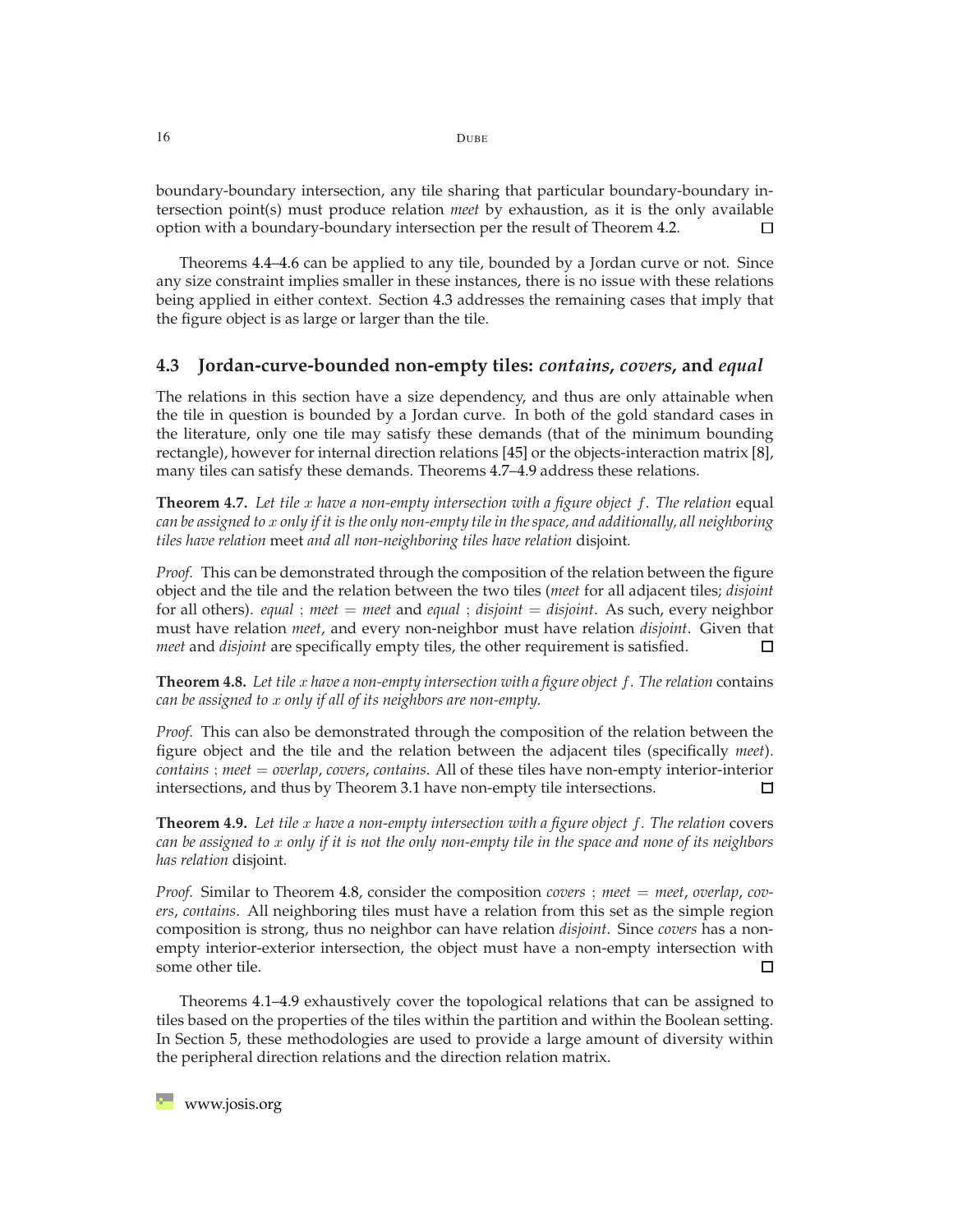# <span id="page-16-0"></span>**5 Exposing diversity within qualitative spatial partitions**

Using the foregoing Theorems from Section [4](#page-10-0) and the sets of realizable relations between simply connected regions in both the peripheral direction relations [\[49\]](#page-27-3) and the direction relation matrix [\[30\]](#page-25-1), the diversity of realizable relations can be explored with topological augmentation. Figure [16](#page-17-0) and Table [1](#page-18-0) explore this diversity from the realm of *congruence classes*, relations that are identical under symmetry.

A *congruence class* refers to symbols that algebraically behave in similar ways to one another. In the presence of a congruence class, one exemplar need only be considered to provide information regarding all other members of that class. In the case of the peripheral direction relations and the direction relation matrix, congruence classes can be identified by the structure of the partitioning. There is a specific adjacency structure that remains consistent between the tile sets, independent of what orientation the partitioning is observed from. In the case of the direction relation matrix, when observing the space from the NE, NW, SE, or SW directions, the partitioning is structurally equivalent. When observing the space from the N, S, E, or W directions, the partitioning is structurally equivalent. In the case of the peripheral directions, observing the space from any direction produces a structurally equivalent result. As such, we can consider only a few cases to exhaustively cover all of these available symbols. These congruence classes are identified based on matrix transformations. Any matrix that can be produced by employing a horizontal, vertical, major diagonal, or minor diagonal transposition (or any combination thereof) to the same matrix are considered congruent to one another [\[15\]](#page-24-10). For the direction relation matrix, there are 45 different congruence classes, whereas for the peripheral direction relations, there are only 10.

Figure [16](#page-17-0) and Table [2](#page-20-0) determine the amount of topological augmentations that can exist within a particular congruence class for both qualitative areal direction formalisms. For the peripheral direction relations (Figure [16\)](#page-17-0), these possibilities are enumerated (as the total set is more manageable in number). For the direction relation matrix (Table [2\)](#page-20-0), the cardinality of each set is provided, allowing for the determination of the total number of relations available through topological augmentation over simple regions.

Each grouping in Figure [16](#page-17-0) represents a different congruence class of peripheral direction relations that can be rotated. Topological augmentation thus produces a set of 180 different realizable symbols from the original set of 29, averaging just over six symbols from each peripheral direction relation.

Class (b) has the highest diversity amongst the relations. The one symbol belonging to class (b) produces 17 different topological augmentations: one for *inside*, one for *equal*, and 15 for *coveredBy*. The least diversity comes from class (h), with only two possible symbols. The impact of this diversity (or lack thereof) can be felt in many applications, as seen in the next section.

Similarly, each congruence class in Table [2](#page-20-0) has a varying degree of flexibility with topological augmentation. Class 9 (the center stripe) has the most diversity with 65 relations, while class 44 (the empty center tile) has the least diversity. The most diverse single combination is that of *coveredBy* in class 5, producing 46 specific relations (with *inside* and *equal* producing the other two). Both class 44 and class 5 exhibit similar properties as exhibited in the peripheral direction relations. Topological augmentation thus produces a set of 3,084 different realizable symbols from the original set of 218, averaging just over 14 symbols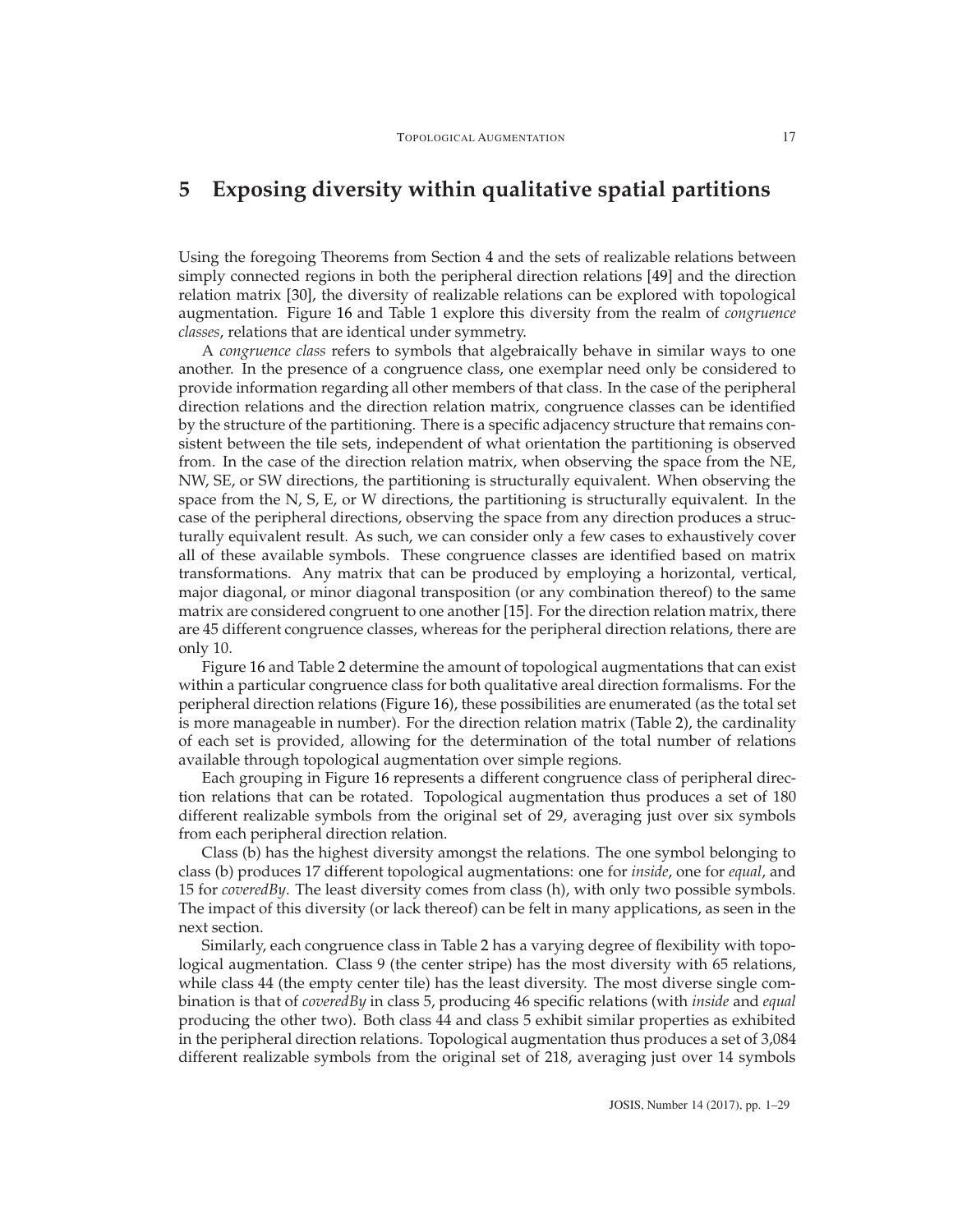

<span id="page-17-0"></span>Figure 16: Topological augmentation applied to the peripheral direction relations. Each group (a–j) represents the members of an exemplar from the ten congruence classes. Each of these symbols (and rotated versions) can be used to provide additional context to peripheral direction relations. The symbols used to refer to each qualitative partition relation correspond to those abbreviations for the 9-intersection relations given in Figure [6.](#page-6-0)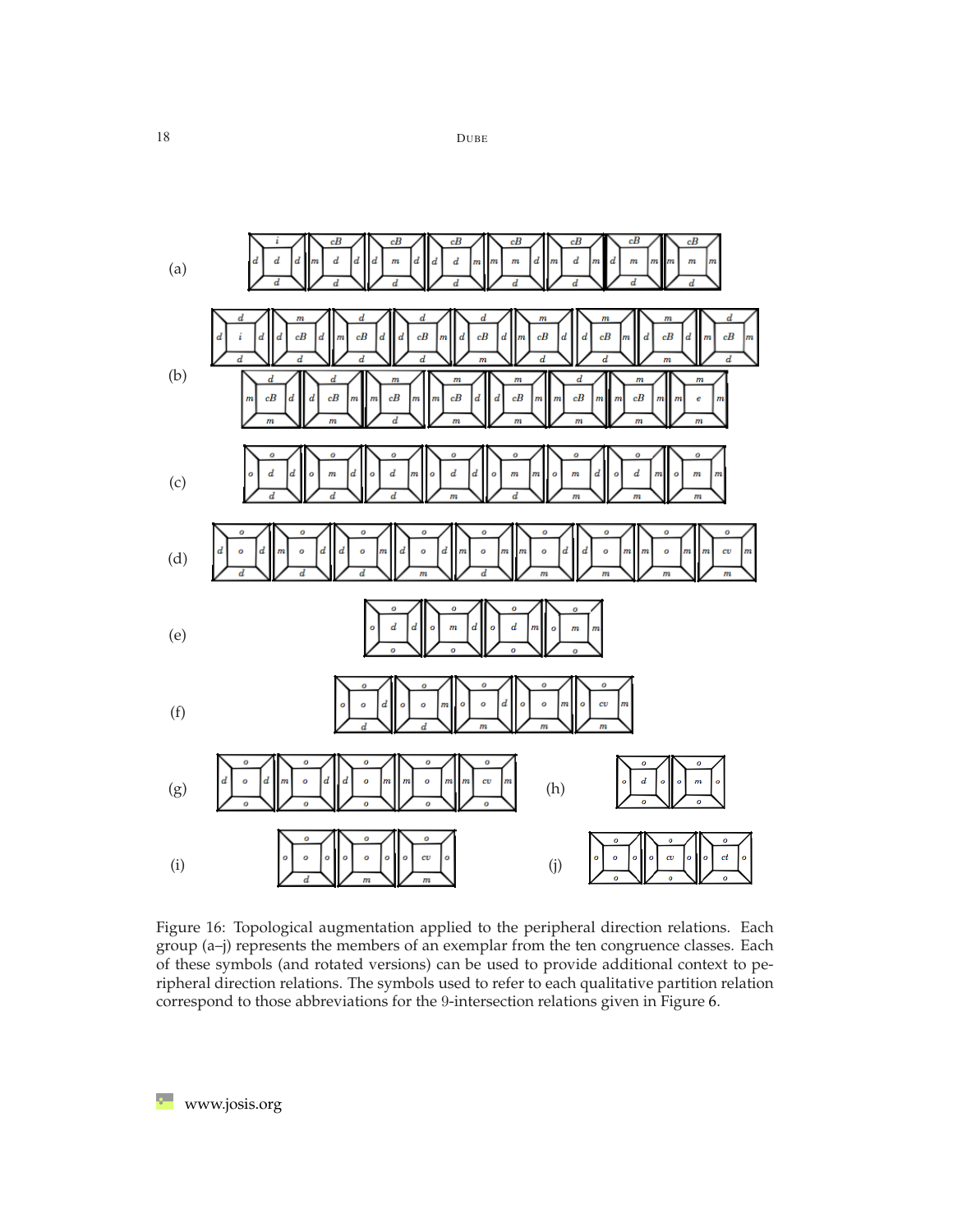

<span id="page-18-0"></span>Table 1: Exemplars for each direction relation matrix class (reference for Table [2\)](#page-20-0).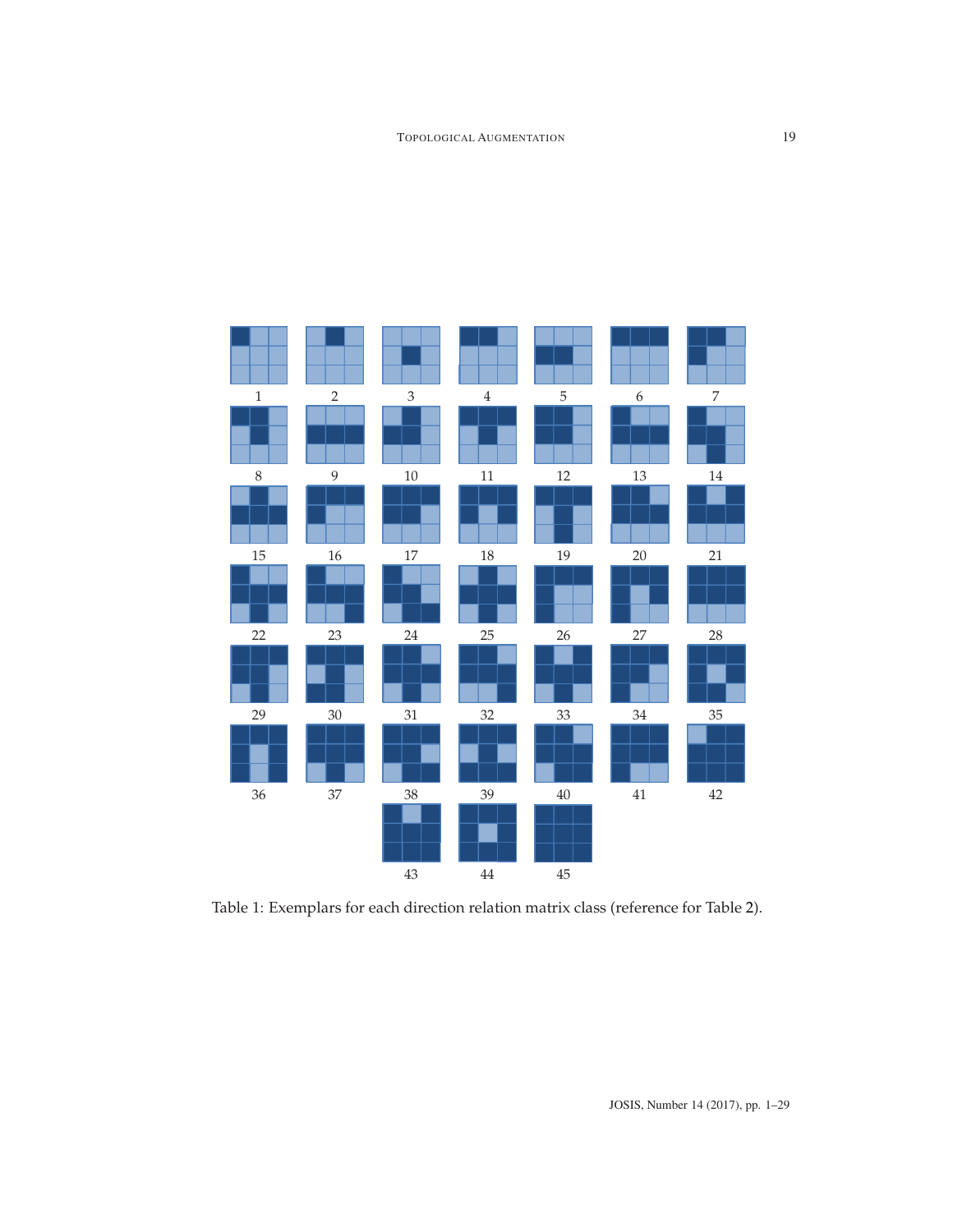

<span id="page-19-1"></span>Figure 17: The impact of topological augmentation on the possible topological relations between a direction relation matrix symbol and a ground object. By observing the relation *meet* with the MBR tile, the relation *meet* with the object is possible, but not guaranteed. If the relation had been *disjoint* for this particular tile, the relation *meet* for the objects is not possible.

from each direction relation matrix. Similarly, the effects of this diversity can be felt in numerous applications as discussed in the conclusion.

While an increase in relational diversity seemingly violates the general premise of Occam's Razor, a computer's information systems or reasoning methods are not bound by this premise. What is bound, however, is the manner by which the computer conveys that knowledge back to users. In the next section, the benefits of this approach are displayed relative to important spatial reasoning tasks. Given that Theorem [3.1](#page-10-1) ensures the maintenance of the original information contained in these qualitative partition relations, the clarification of context for the information system has no consequence on the given answers to the user other than creating a reduction of possibilities, a better source of information.

## <span id="page-19-0"></span>**6 Perspectives on previous problems**

At the outset of the paper, a set of four tasks were presented in the areal direction realm that provide substantial problems with respect to the advancement of partition-based direction reasoning. Topological augmentation as presented in this paper provides substantive advances for each.

Guo and Du [\[31\]](#page-25-3) studied the transition from the direction relation matrix to topological relations. While their findings were accurate, they still could not distinguish *disjoint* from *meet* in any circumstance. With topological augmentation, this inability to distinguish topological relations is restricted only to cases where the boundary of a figure object intersects either the boundary of the MBR tile or the MBR tile itself. This result is demonstrated in Figure [17.](#page-19-1) Similar gains can be realized, distinguishing relations differing only by a boundary-boundary intersection (e.g., *contains* and *covers*, *inside* and *coveredBy*).

Skiadopoulos and Koubarakis [\[56\]](#page-27-7) studied the composition of the direction relation matrix, but were only able to derive the weak composition [\[52\]](#page-27-5). Using topological aug-

20 DUBE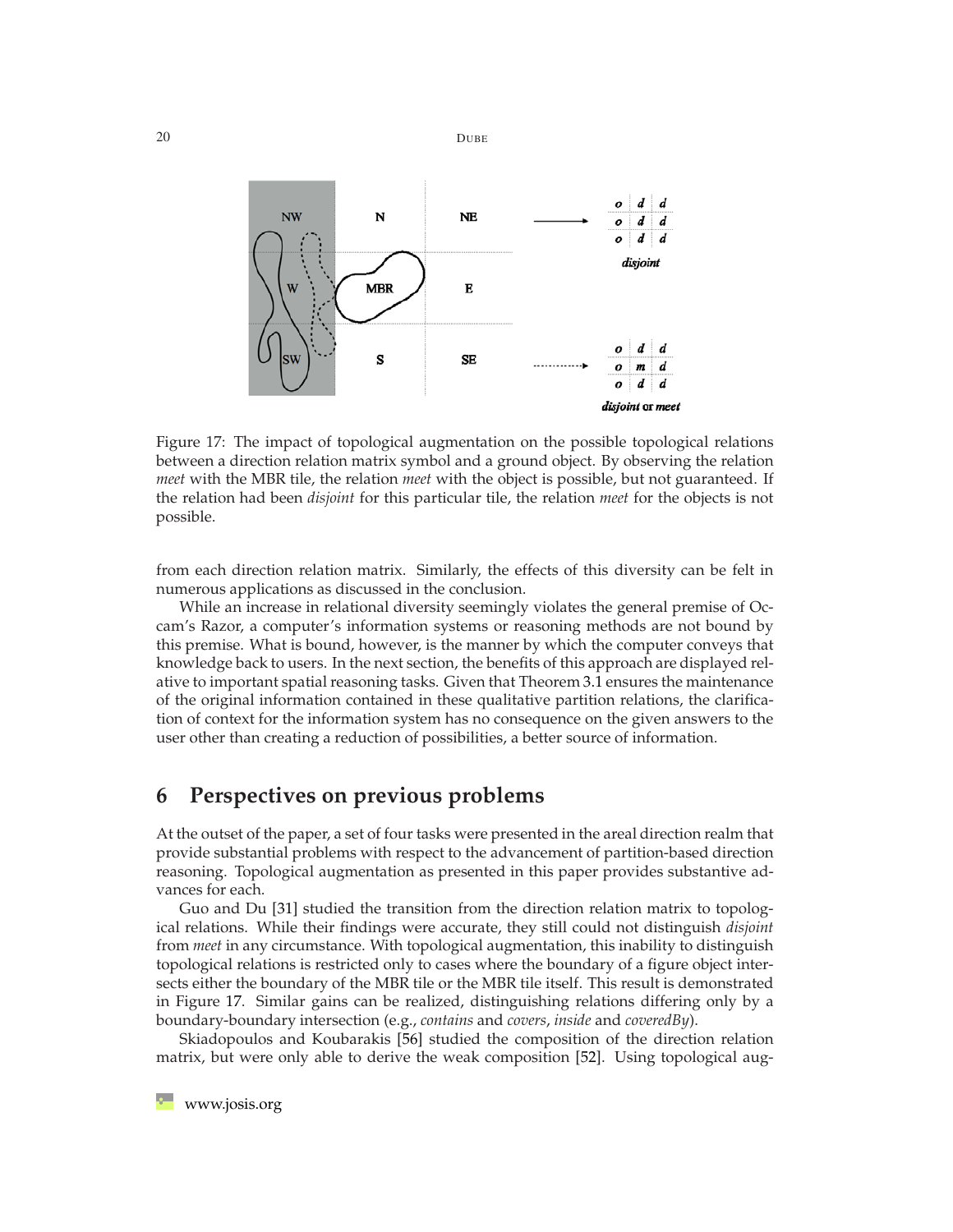| Class          | Symbols Augmentations | Topological Augmentations per Symbol | Total      |
|----------------|-----------------------|--------------------------------------|------------|
| $\,1$          | $\bf 4$               | $\mathbf 5$                          | 20         |
| $\overline{c}$ | $\,4$                 | 13                                   | 52         |
| 3              | $\mathbf 1$           | 48                                   | $48\,$     |
| $\,4$          | 8                     | $10\,$                               | 80         |
| 5              | $\overline{4}$        | 53                                   | 212        |
| 6              | $\overline{4}$        | $\,8\,$                              | 32         |
| $\overline{7}$ | $\overline{4}$        | 13                                   | 52         |
| 8              | 8                     | 27                                   | 216        |
| 9              | $\overline{c}$        | 65                                   | 130        |
| $10\,$         | $\overline{4}$        | 41                                   | 164        |
| $11\,$         | $\overline{4}$        | 14                                   | 56         |
| 12             | $\overline{4}$        | 21                                   | $84\,$     |
| 13             | 8                     | 33                                   | 264        |
| 14             | 8                     | 21                                   | 168        |
| 15             | $\overline{4}$        | 33                                   | 132        |
| 16             | 8                     | $10\,$                               | $80\,$     |
| 17             | 8                     | 11                                   | 88         |
| 18             | $\overline{4}$        | $11\,$                               | $44\,$     |
| 19             | $\overline{4}$        | 17                                   | 68         |
| 20             | 8                     | 17                                   | 136        |
| 21             | $\overline{4}$        | $17\,$                               | 68         |
| 22             | 8                     | $17\,$                               | 136        |
| 23             | $\overline{4}$        | $17\,$                               | 68         |
| 24             | $\overline{4}$        | 11                                   | $\rm 44$   |
| 25             | $\,1$                 | 17                                   | $17\,$     |
| 26             | $\overline{4}$        | $\,8\,$                              | 32         |
| 27             | 8                     | $\,8\,$                              | 64         |
| 28             | $\overline{4}$        | 9                                    | 36         |
| 29             | 8                     | 9                                    | 72         |
| 30             | 8                     | 9                                    | 72         |
| $31\,$         | $\overline{4}$        | 9                                    | 36         |
| 32             | 8                     | $\mathbf{9}$                         | 72         |
| 33             | $\overline{4}$        | 9                                    | 36         |
| 34             | $\overline{4}$        | 6                                    | 24         |
| 35             | $\overline{4}$        | $\sqrt{4}$                           | $16\,$     |
| 36             | $\overline{4}$        | $\sqrt{4}$                           | 16         |
| 37             | $\overline{4}$        | 5                                    | $20\,$     |
| 38             | 8                     |                                      | $40\,$     |
| 39             | $\overline{c}$        | $\frac{5}{5}$                        | $10\,$     |
| $40\,$         | $\overline{c}$        |                                      | 10         |
| 41             | 8                     | $\frac{5}{5}$                        | $40\,$     |
| 42             | $\overline{4}$        | $\overline{\mathbf{3}}$              | 12         |
| 43             | $\overline{4}$        |                                      | 12         |
| $44\,$         | $\,1$                 | $\frac{3}{2}$                        | $\sqrt{2}$ |
| 45             | $\mathbf{1}$          | $\overline{3}$                       | 3          |
|                | 218                   |                                      | 3,084      |

<span id="page-20-0"></span>Table 2: Topological augmentation applied to the direction relation matrix (exemplar shown in Table [1\)](#page-18-0).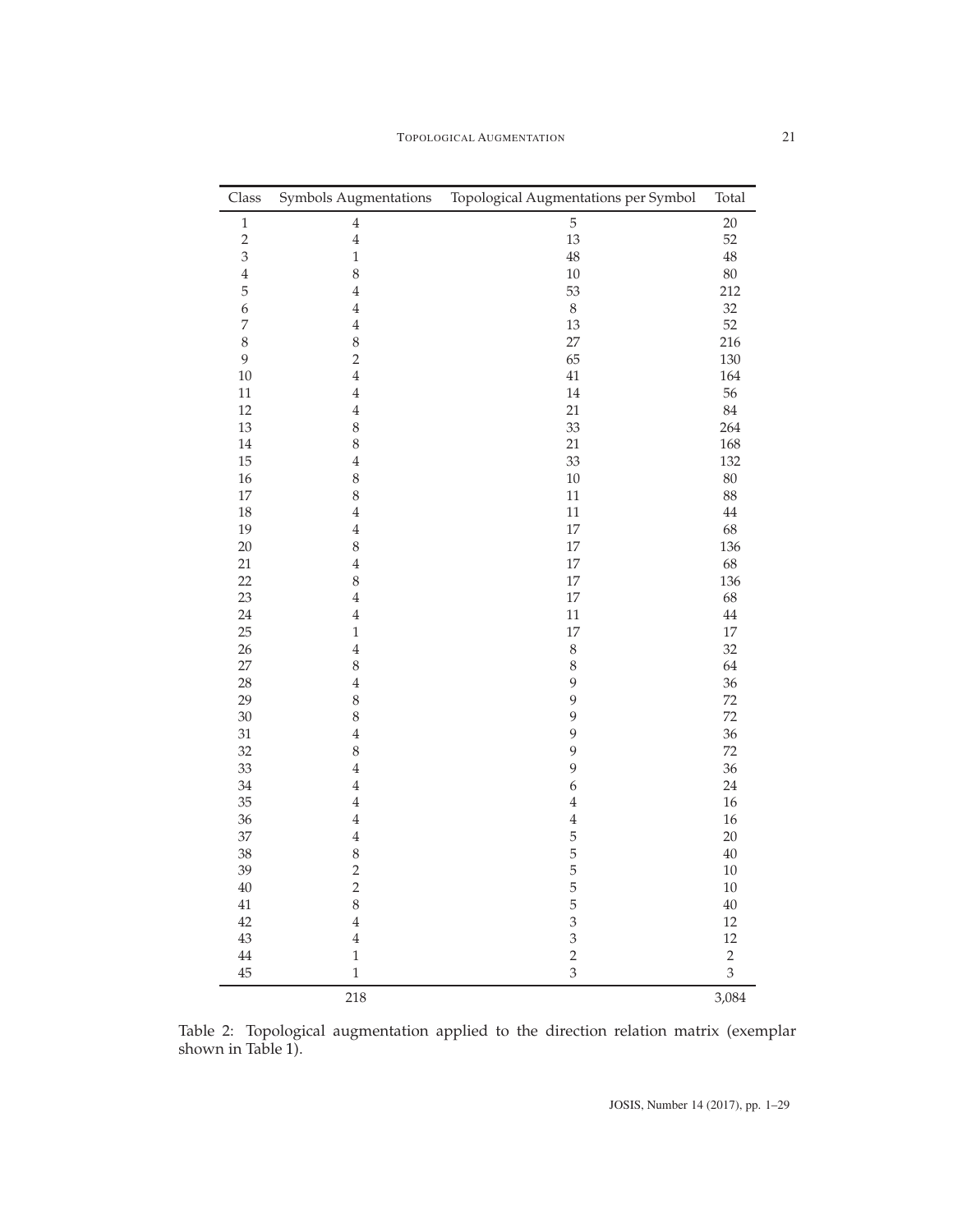

<span id="page-21-0"></span>Figure 18: The strong composition of the direction relation matrix in the presence of topological augmentation. The distinction between *disjoint* and *meet* allows for distinguishing opportunities based on the maximum rectangle algebra relation that could be present between the objects [\[4,](#page-23-6) [13,](#page-24-11) [48\]](#page-27-13).

mentation within the direction relation matrix setting allows for the calculation of a strong composition by utilizing information from the rectangle algebra. Revisiting the example from the introduction, by considering the topological augmentation of a given direction relation matrix, the size of the possible composition results are reduced. While Figure [18](#page-21-0) shows a specific example, the partition carrying the *meet* relation in the topological augmentation could change (between North, MBR, South, or any combination thereof), but the same reduction would be achieved [\[13\]](#page-24-11). These gains are accomplished by restricting the extent rectangle of the figure object [\[4,](#page-23-6) [13,](#page-24-11) [48\]](#page-27-13)

Wang et al. [\[61\]](#page-27-6) studied the determination of the converse relation to a direction relation matrix. Their work considered rectangular sets of tiles (given the need to reduce to an MBR) as the vehicle for the computation of the converse relation. By employing topological augmentation, the computation of the converse can be related to the rectangle algebra by using the presence of the relation *meet*, thus reducing the cardinality of possible converse relations, and thus reducing uncertainty. By selecting only a single rectangle algebra relation, significant gains can be realized in the minimization of the converse set. While the maximum cardinality for a converse relation by the vanilla direction relation matrix is 198, the maximum for the topologically augmented direction relation matrix is 111. Wherever topological augmentation does not produce a unique converse direction relation matrix, it reduces the uncertainty present [\[13\]](#page-24-11).

The fourth motivating example was the lack of support for all possible lines within the direction relation matrix framework [\[29\]](#page-25-6). By using line-region relations [\[24\]](#page-25-5) as opposed to region-region relations [\[23\]](#page-25-10), all lines can be represented within the direction relation matrix under topological augmentation (Figure [19\)](#page-22-1). Similarly, other types of relation domains can be applied under this philosophy. With respect to this line-region context, such an approach can be used to better describe the relationship between a line and direction partition tiles. This approach could be used to sequentially address the interplay of a line with each topological tile, providing valuable information to scene reconstructive processes.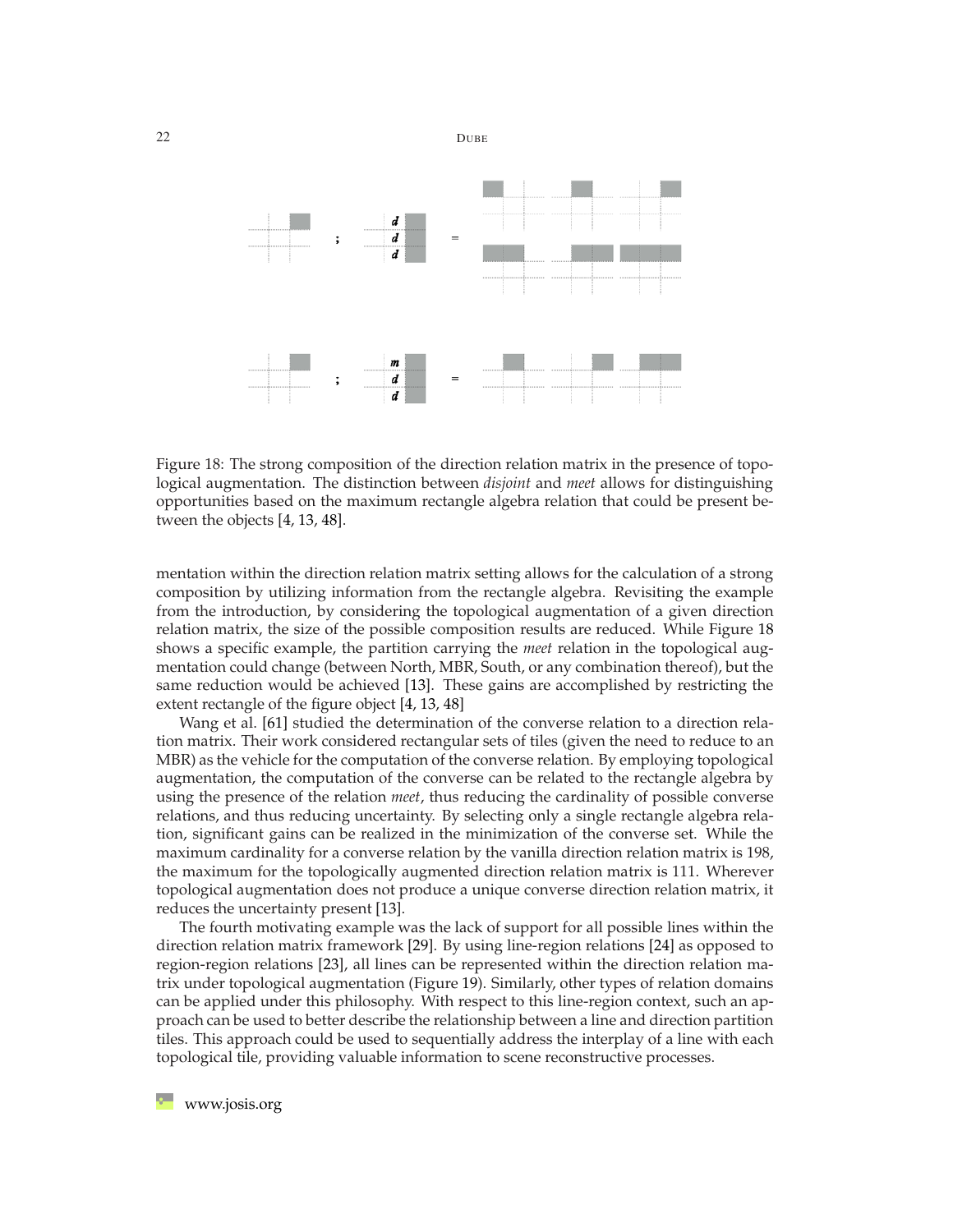

<span id="page-22-1"></span>Figure 19: An example of topological augmentation for line-region relations, exemplifying the presence of a linear feature along the boundary of the E and SE tiles of the direction relation matrix.

# <span id="page-22-0"></span>**7 Conclusions and future work**

In this paper, a new formalism for partition-based qualitative spatial reasoning systems called *topological augmentation* was presented. This formalism augments the Boolean set intersection common to the direction relation matrix [\[30\]](#page-25-1) and the peripheral direction relations [\[49\]](#page-27-3) with a topological relation, providing additional granularity that has previously been unavailable to users of these spatial representations (180 for the peripheral direction relations, and 3,084 for the direction relation matrix). While similar to the work of Kor and Bennett [\[35\]](#page-26-4), this work extends beyond the region connection calculus [\[51\]](#page-27-10), allowing for entrance into such domains as line-region relations [\[24\]](#page-25-5) and complex region-region relations [\[42,](#page-26-10) [53\]](#page-27-11).

This work deviates substantially from the philosophical appeal of Occam's Razor insofar as it advocates for an inflation of an already sizable set of base relations that are not necessarily needed in a fully refined sense by humans. The examples provided in Section [6,](#page-19-0) however, demonstrate that reasoning systems can create meaningful refinements to current tasks in spatial artificial intelligence. This approach is presented not as a means by which to present results to users, but rather as an approach to help directional information systems founded upon these types of formalisms reduce the amount of uncertainty presented to their users.

There are many avenues for future work within this formalism. Currently, the direction relation matrix is the state of the art for areal-based direction relations. Defining and examining the potential for the relation algebra upon these relations has been a task wrought with difficulties with both the converse operation [\[61\]](#page-27-6) and the composition operation [\[56\]](#page-27-7). Given the properties of the rectangle algebra [\[4,](#page-23-6) [48\]](#page-27-13), it is hypothesized that topological augmentation can provide meaningful insights into both of these arenas, making the quest for the ascertainment of a relation algebra, or a systematic characterization of its missing components, a more realizable task. More specifically, one task that has been particularly difficult is the determination of an involution [\[60\]](#page-27-4) over these two operations.

While the examples provided in this paper are in relation to direction tasks, topological augmentation can also be employed in topological constructions as well. Previous work regarding *surrounds* relations uses relations between partition tiles as a means for isolating surrounding configurations in maps [\[16\]](#page-24-12). By applying topological augmentation, this approach can be expanded for more complex configurations. Specifically, this approach al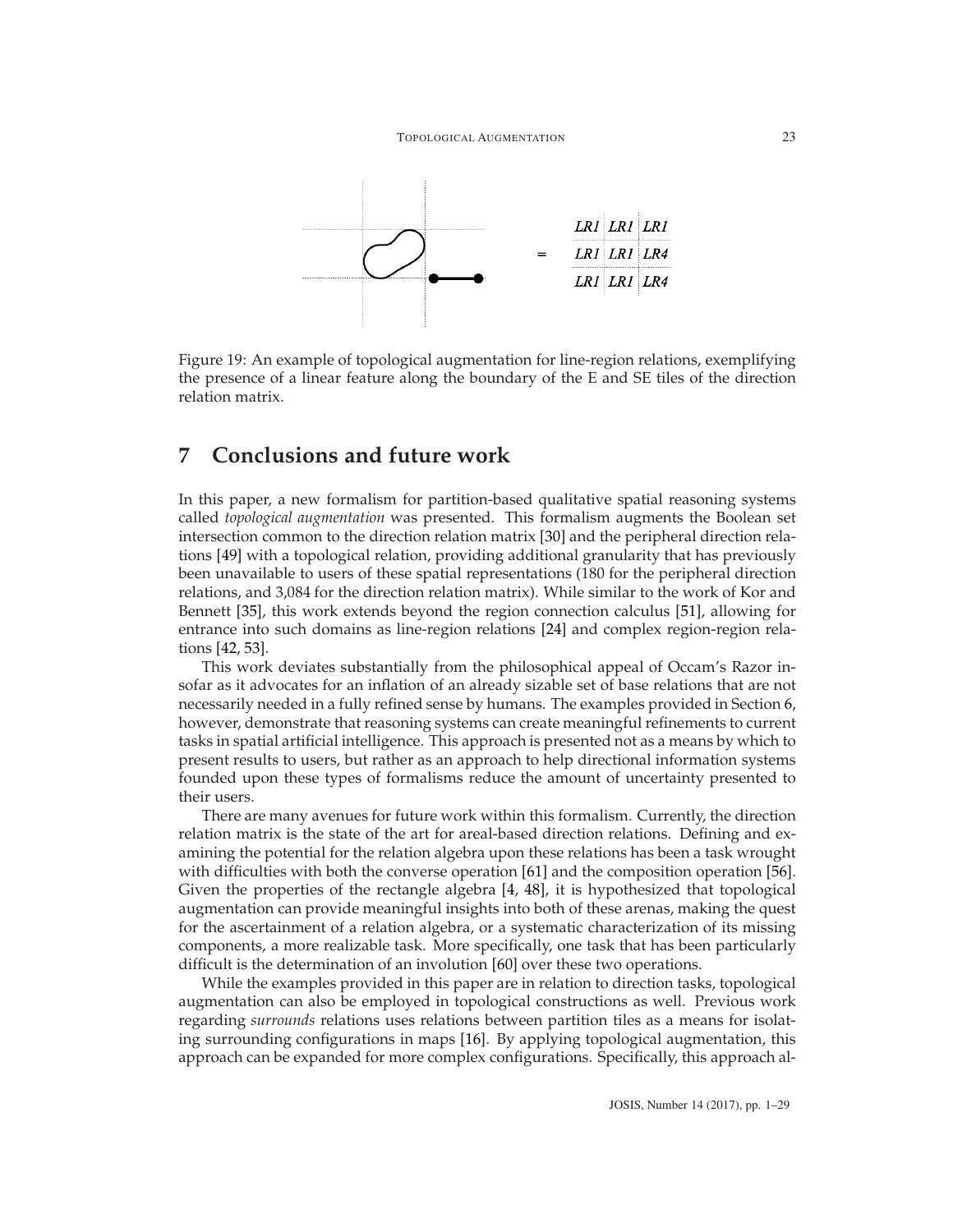lows for the determination of similar relations in cases where the whole partition tile need not be exhausted by some object of importance.

Topological augmentation is also a move toward a scene level view of space, rather than a binary view of space. Approaches such as the  $o$ -notation [\[39\]](#page-26-11),  $i$ -notation [\[40\]](#page-26-12), Swiss canton region [\[17\]](#page-24-2), *surrounds* [\[16\]](#page-24-12), MapTree [\[62\]](#page-27-14), and the combination of this work and that of Kor and Bennett [\[35\]](#page-26-4) highlight that scene level information such as with partitions (a restricted view of scene level representations) and the more diverse arbitrary scene provide benefits that binary relations do not. Many decisions are made based on more than just a binary relation. These approaches provide the foundation for the future of this field.

## **Acknowledgments**

The author wishes to acknowledge sources of funding for this project, including NSF grants NMA 201-01-1-2003 (PI: Max Egenhofer), DGE 0504494 (PI: Kate Beard), and the Maine Economic Investment Fund Michael J. Eckardt Dissertation Fellowship. The author also gratefully acknowledges contributions from dissertation advisory committee Max Egenhofer, Kate Beard, Torsten Hahmann, Andre Khalil, and Reinhard Moratz. The author also wishes to acknowledge the valuable contributions gleaned from the review process.

### <span id="page-23-5"></span>**References**

- <span id="page-23-0"></span>[1] ADAMS, C., AND FRANZOSA, R. *Introduction to Topology: Pure and Applied*. Pearson-Prentice Hall, 2008.
- [2] AL-SALMAN, R., DYLLA, F., AND FOGLIARONI, P. Matching geo-spatial information by qualitative spatial relations. In *Proc. 1st ACM SIGSPATIAL International Workshop on Crowdsourced and Volunteered Geographic Information - GEOCROWD '12* (2012), Association for Computing Machinery (ACM). [doi:10.1145/2442952.2442960.](http://dx.doi.org/10.1145/2442952.2442960)
- <span id="page-23-3"></span>[3] ALTMAN, D. Fuzzy set theoretic approaches for handling imprecision in spatial analysis. *International journal of geographical information systems 8*, 3 (1994), 271–289. [doi:10.1080/02693799408902000.](http://dx.doi.org/10.1080/02693799408902000)
- <span id="page-23-6"></span>[4] BALBIANI, P., CONDOTTA, J., AND CERRO, L. D. A model for reasoning about bidimensional temporal relations. In *Principles of Knowledge Representation and Reasoning* (1998), Morgan Kauffmann Publishers, pp. 124–130.
- <span id="page-23-1"></span>[5] BENNETT, B. Spatial reasoning with propositional logics. In *Principles of Knowledge Representation and Reasoning*. Elsevier BV, 1994, pp. 51–62. [doi:10.1016/b978-1-4832-1452-8.50102-0.](http://dx.doi.org/10.1016/b978-1-4832-1452-8.50102-0)
- <span id="page-23-4"></span>[6] BLOCH, I. Spatial reasoning under imprecision using fuzzy set theory, formal logics and mathematical morphology. *International Journal of Approximate Reasoning 41*, 2 (2006), 77–95. [doi:10.1016/j.ijar.2005.06.011.](http://dx.doi.org/10.1016/j.ijar.2005.06.011)
- <span id="page-23-2"></span>[7] CHEN, J., LIU, D., ZHANG, C., AND XIE, Q. Combinative reasoning with RCC5 and cardinal direction relations. In *Knowledge Science, Engineering and Management*. Springer Nature, 2010, pp. 92–102. [doi:10.1007/978-3-540-76719-0\string \\_13.](http://dx.doi.org/10.1007/978-3-540-76719-0_13)

**[www.josis.org](http://www.josis.org)**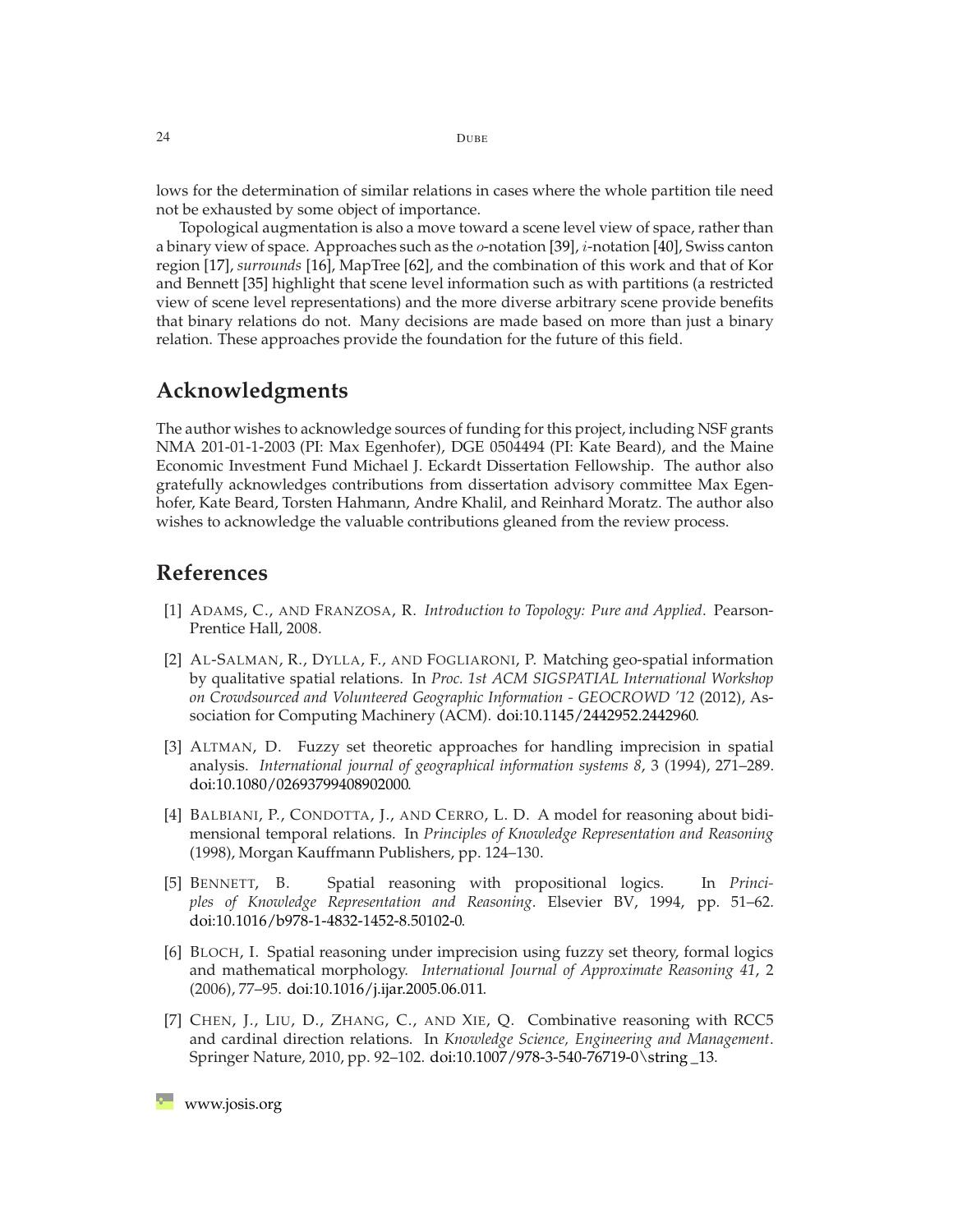- <span id="page-24-8"></span>[8] CHEN, T., SCHNEIDER, M., VISWANATHAN, G., AND YUAN, W. The objects interaction matrix for modeling cardinal directions in spatial databases. In *Database Systems for Advanced Applications*. Springer Nature, 2010, pp. 218–232. [doi:10.1007/978-3-642-12026-8\string \\_18.](http://dx.doi.org/10.1007/978-3-642-12026-8_18)
- <span id="page-24-3"></span>[9] CHRISTODOULOU, G., PETRAKIS, E. G. M., AND BATSAKIS, S. Qualitative spatial reasoning using topological and directional information in OWL. In *2012 IEEE 24th International Conference on Tools with Artificial Intelligence* (2012), Institute of Electrical and Electronics Engineers (IEEE). [doi:10.1109/ictai.2012.86.](http://dx.doi.org/10.1109/ictai.2012.86)
- <span id="page-24-1"></span>[10] CLEMENTINI, E., SHARMA, J., AND EGENHOFER, M. J. Modelling topological spatial relations: Strategies for query processing. *Computers & Graphics 18*, 6 (1994), 815–822. [doi:10.1016/0097-8493\(94\)90007-8.](http://dx.doi.org/10.1016/0097-8493(94)90007-8)
- <span id="page-24-4"></span>[11] COHN, A. G., LI, S., LIU, W., AND RENZ, J. Reasoning about topological and cardinal direction relations between 2-dimensional spatial objects. *Journal of Artificial Intelligence Research 51* (2014), 493–532. [doi:10.1613/jair.4513.](http://dx.doi.org/10.1613/jair.4513)
- <span id="page-24-0"></span>[12] COHN, A. G., AND RENZ, J. Chapter 13 qualitative spatial representation and reasoning. In *Handbook of Knowledge Representation*. Elsevier BV, 2008, pp. 551–596. [doi:10.1016/s1574-6526\(07\)03013-1.](http://dx.doi.org/10.1016/s1574-6526(07)03013-1)
- <span id="page-24-11"></span>[13] DUBE, M. P. *Algebraic Refinements of Direction Relations through Topological Augmentation*. PhD thesis, University of Maine, 2016.
- <span id="page-24-5"></span>[14] DUBE, M. P., AND EGENHOFER, M. J. An ordering of convex topological relations. In *Geographic Information Science*. Springer Nature, 2012, pp. 72–86. [doi:10.1007/978-3-642-33024-7\string \\_6.](http://dx.doi.org/10.1007/978-3-642-33024-7_6)
- <span id="page-24-10"></span>[15] DUBE, M. P., AND EGENHOFER, M. J. Partitions to improve spatial reasoning. In *Proc. 1st ACM SIGSPATIAL PhD Workshop on - SIGSPATIAL PhD '14* (2014), Association for Computing Machinery (ACM). [doi:10.1145/2694859.2694864.](http://dx.doi.org/10.1145/2694859.2694864)
- <span id="page-24-12"></span>[16] DUBE, M. P., AND EGENHOFER, M. J. Surrounds in partitions. In *Proc. 22nd ACM SIGSPATIAL International Conference on Advances in Geographic Information Systems - SIGSPATIAL '14* (2014), Association for Computing Machinery (ACM). [doi:10.1145/2666310.2666380.](http://dx.doi.org/10.1145/2666310.2666380)
- <span id="page-24-2"></span>[17] DUBE, M. P., EGENHOFER, M. J., LEWIS, J. A., STEPHEN, S., AND PLUM-MER, M. A. Swiss canton regions: A model for complex objects in geographic partitions. In *Spatial Information Theory*. Springer Nature, 2015, pp. 309–330. [doi:10.1007/978-3-319-23374-1\string \\_15.](http://dx.doi.org/10.1007/978-3-319-23374-1_15)
- <span id="page-24-6"></span>[18] EGENHOFER, M. J. Definitions of line-line relations. *IEEE Data Engineering Bulletin 16*, 3 (1993), 40–45.
- <span id="page-24-9"></span>[19] EGENHOFER, M. J. Deriving the composition of binary topological relations. *Journal of Visual Languages & Computing 5*, 2 (1994), 133–149. [doi:10.1006/jvlc.1994.1007.](http://dx.doi.org/10.1006/jvlc.1994.1007)
- <span id="page-24-7"></span>[20] EGENHOFER, M. J. Spherical topological relations. In *Journal on Data Semantics III*. Springer Nature, 2005, pp. 25–49. [doi:10.1007/11496168\string \\_2.](http://dx.doi.org/10.1007/11496168_2)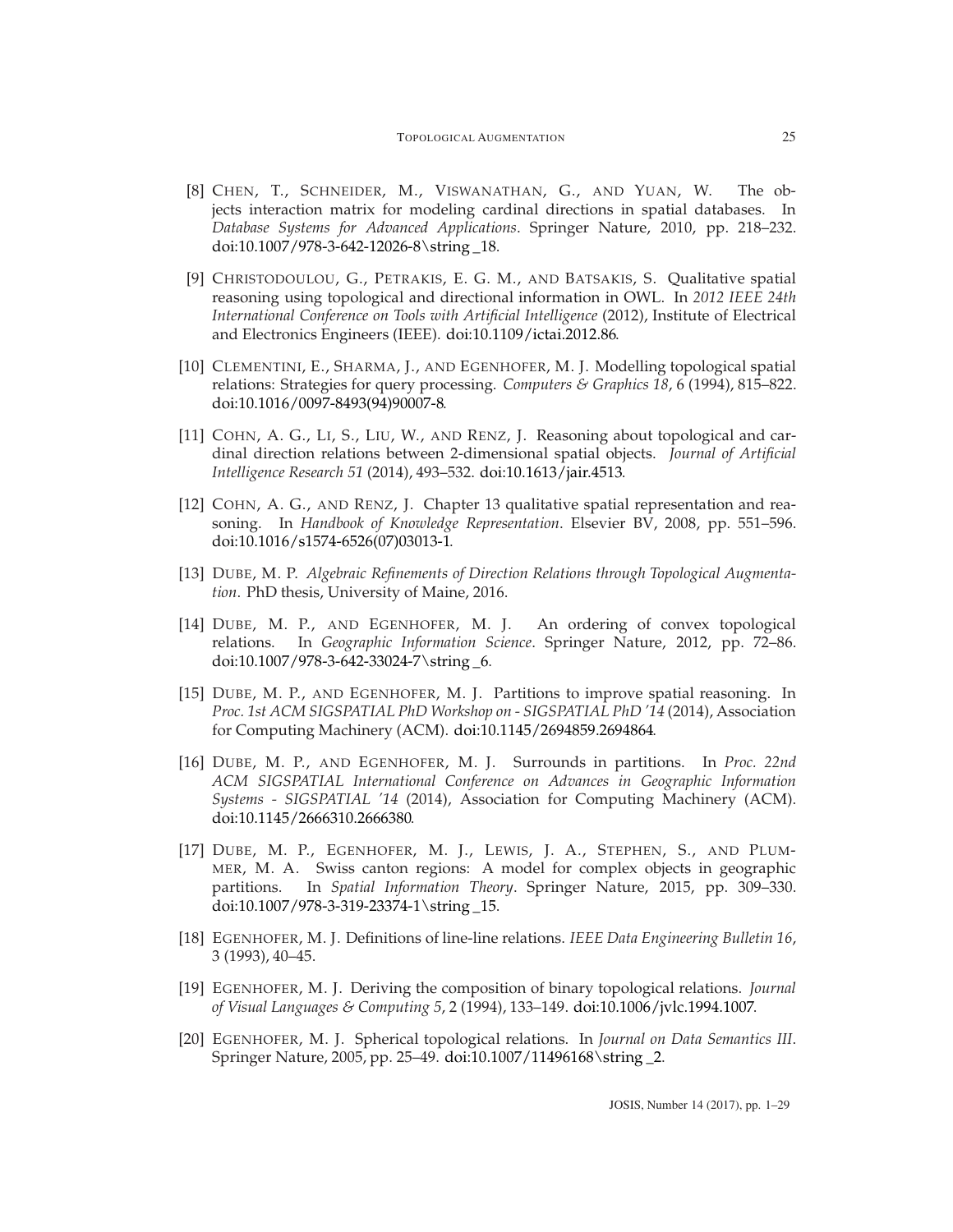- <span id="page-25-12"></span>[21] EGENHOFER, M. J. A reference system for topological relations between compound spatial objects. In *Lecture Notes in Computer Science*. Springer Nature, 2009, pp. 307–316. [doi:10.1007/978-3-642-04947-7\string \\_37.](http://dx.doi.org/10.1007/978-3-642-04947-7_37)
- <span id="page-25-9"></span>[22] EGENHOFER, M. J., AND FRANZOSA, R. D. Point-set topological spatial relations. *International journal of geographical information systems 5*, 2 (1991), 161–174. [doi:10.1080/02693799108927841.](http://dx.doi.org/10.1080/02693799108927841)
- <span id="page-25-10"></span>[23] EGENHOFER, M. J., AND HERRING, J. Categorizing binary topological relations between regions, lines, and points in geographical databases. techreport, University of Maine, Orono, ME, 1992.
- <span id="page-25-5"></span>[24] EGENHOFER, M. J., AND MARK, D. M. Modelling conceptual neighbourhoods of topological line-region relations. *International journal of geographical information systems 9*, 5 (1995), 555–565. [doi:10.1080/02693799508902056.](http://dx.doi.org/10.1080/02693799508902056)
- <span id="page-25-11"></span>[25] EGENHOFER, M. J., AND SHARMA, J. Topological relations between regions in  $\rho^2$  and  $\mathbb{Z}^2$ . In *Advances in Spatial Databases* (1993), pp. 316–336. [doi:10.1007/3-540-56869-7\string \\_18.](http://dx.doi.org/10.1007/3-540-56869-7_18)
- <span id="page-25-13"></span>[26] FRANKLIN, N., HENKEL, L. A., AND ZANGAS, T. Parsing surrounding space into regions. *Memory & Cognition 23*, 4 (1995), 397–407. [doi:10.3758/bf03197242.](http://dx.doi.org/10.3758/bf03197242)
- <span id="page-25-4"></span>[27] GODDARD, C. 1. natural semantic metalanguage: The state of the art. *Cross-Linguistic Semantics*. John Benjamins Publishing Company, 2008, pp. 1–34. [doi:10.1075/slcs.102.05god.](http://dx.doi.org/10.1075/slcs.102.05god)
- <span id="page-25-2"></span>[28] GOODCHILD, M. F. Citizens as sensors: the world of volunteered geography. *GeoJournal 69*, 4 (2007), 211–221. [doi:10.1007/s10708-007-9111-y.](http://dx.doi.org/10.1007/s10708-007-9111-y)
- <span id="page-25-6"></span>[29] GOYAL, R. *Similarity Assessment for Cardinal Directions between Extended Spatial Objects*. PhD thesis, University of Maine, 2000.
- <span id="page-25-1"></span>[30] GOYAL, R. K., AND EGENHOFER, M. J. Similarity of cardinal directions. In *Advances in Spatial and Temporal Databases*. Springer Nature, 2001, pp. 36–55. [doi:10.1007/3-540-47724-1\string \\_3.](http://dx.doi.org/10.1007/3-540-47724-1_3)
- <span id="page-25-3"></span>[31] GUO, L., AND DU, S. Deriving topological relations between regions from direction relations. *Journal of Visual Languages & Computing 20*, 6 (2009), 368–384. [doi:10.1016/j.jvlc.2009.01.012.](http://dx.doi.org/10.1016/j.jvlc.2009.01.012)
- <span id="page-25-7"></span>[32] HALEVY, A., NORVIG, P., AND PEREIRA, F. The unreasonable effectiveness of data. *IEEE Intelligent Systems 24*, 2 (2009), 8–12. [doi:10.1109/mis.2009.36.](http://dx.doi.org/10.1109/mis.2009.36)
- <span id="page-25-8"></span>[33] HUDELOT, C., ATIF, J., AND BLOCH, I. Fuzzy spatial relation ontology for image interpretation. *Fuzzy Sets and Systems 159*, 15 (2008), 1929–1951. [doi:10.1016/j.fss.2008.02.011.](http://dx.doi.org/10.1016/j.fss.2008.02.011)
- <span id="page-25-0"></span>[34] JAVADI, A., EMO, B., HOWARD, L., AND SPIERS, H. J. The human hippocampus represents the topological structure of the environment during navigation. In *British Neuroscience Association* (2015), no. 23. Poster.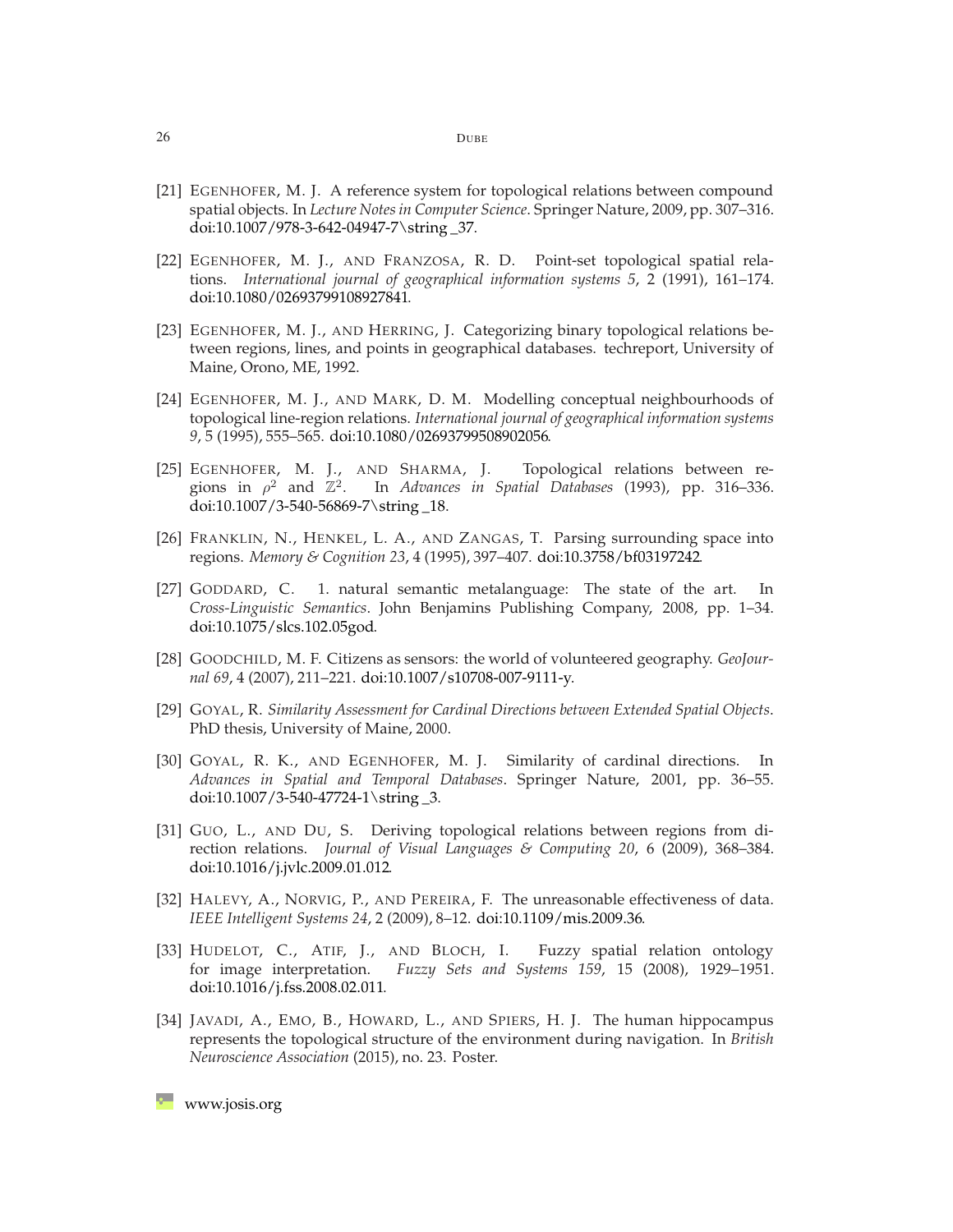- <span id="page-26-4"></span>[35] KOR, A.-L., AND BENNETT, B. A hybrid reasoning model for "whole and part" cardinal direction relations. *Advances in Artificial Intelligence 2013* (2013), 1–20. [doi:10.1155/2013/205261.](http://dx.doi.org/10.1155/2013/205261)
- <span id="page-26-0"></span>[36] KUIPERS, B. Modeling spatial knowledge. *Cognitive Science 2*, 2 (1978), 129–153. [doi:10.1207/s15516709cog0202\string \\_3.](http://dx.doi.org/10.1207/s15516709cog0202_3)
- <span id="page-26-9"></span>[37] KURATA, Y. The  $9^+$ -intersection: A universal framework for modeling topological relations. In *Geographic Information Science*. Springer Nature, 2008, pp. 181–198. [doi:10.1007/978-3-540-87473-7\string \\_12.](http://dx.doi.org/10.1007/978-3-540-87473-7_12)
- <span id="page-26-8"></span>[38] LANDAU, B., AND JACKENDOFF, R. "what" and "where" in spatial language and spatial cognition. *Behavioral and Brain Sciences 16*, 02 (1993), 217. [doi:10.1017/s0140525x00029733.](http://dx.doi.org/10.1017/s0140525x00029733)
- <span id="page-26-11"></span>[39] LEWIS, J. A., DUBE, M. P., AND EGENHOFER, M. J. The topology of spatial scenes in R<sup>2</sup>. In *Spatial Information Theory* (2013), pp. 495–515. [doi:10.1007/978-3-319-01790-7\string \\_27.](http://dx.doi.org/10.1007/978-3-319-01790-7_27)
- <span id="page-26-12"></span>[40] LEWIS, J. A., AND EGENHOFER, M. J. Oriented regions for linearly conceptualized features. In *Geographic Information Science*. Springer Nature, 2014, pp. 333–348. [doi:10.1007/978-3-319-11593-1\string \\_22.](http://dx.doi.org/10.1007/978-3-319-11593-1_22)
- <span id="page-26-2"></span>[41] LI, B., AND FONSECA, F. TDD: A comprehensive model for qualitative spatial similarity assessment. *Spatial Cognition & Computation 6*, 1 (2006), 31–62. [doi:10.1207/s15427633scc0601\string \\_2.](http://dx.doi.org/10.1207/s15427633scc0601_2)
- <span id="page-26-10"></span>[42] LI, S. A complete classification of topological relations using the 9-intersection method. *International Journal of Geographical Information Science 20*, 6 (2006), 589–610. [doi:10.1080/13658810600661383.](http://dx.doi.org/10.1080/13658810600661383)
- <span id="page-26-5"></span>[43] LI, S. Combining topological and direction information for spatial reasoning. In *Proc. 20th International Joint Conference on Artificial Intelligence (IJCAI)* (2007), pp. 435– 440.
- <span id="page-26-6"></span>[44] LI, S., AND COHN, A. G. Reasoning with topological and directional spatial information. *Computational Intelligence 28*, 4 (2012), 579–616. [doi:10.1111/j.1467-8640.2012.00431.x.](http://dx.doi.org/10.1111/j.1467-8640.2012.00431.x)
- <span id="page-26-7"></span>[45] LIU, Y., WANG, X., JIN, X., AND WU, L. On internal cardinal direction relations. In *Spatial Information Theory*. Springer Nature, 2005, pp. 283–299. [doi:10.1007/11556114\string \\_18.](http://dx.doi.org/10.1007/11556114_18)
- <span id="page-26-3"></span>[46] MORATZ, R., AND WALLGRÃIJN, J. O. Spatial reasoning about relative orientation and distance for robot exploration. In *Spatial Information Theory. Foundations of Geographic Information Science*. Springer Nature, 2003, pp. 61–74. [doi:10.1007/978-3-540-39923-0\string \\_5.](http://dx.doi.org/10.1007/978-3-540-39923-0_5)
- <span id="page-26-1"></span>[47] MOSER, E. I., KROPFF, E., AND MOSER, M.-B. Place cells, grid cells, and the brain's spatial representation system. *Annual Review of Neuroscience 31*, 1 (2008), 69–89. [doi:10.1146/annurev.neuro.31.061307.090723.](http://dx.doi.org/10.1146/annurev.neuro.31.061307.090723)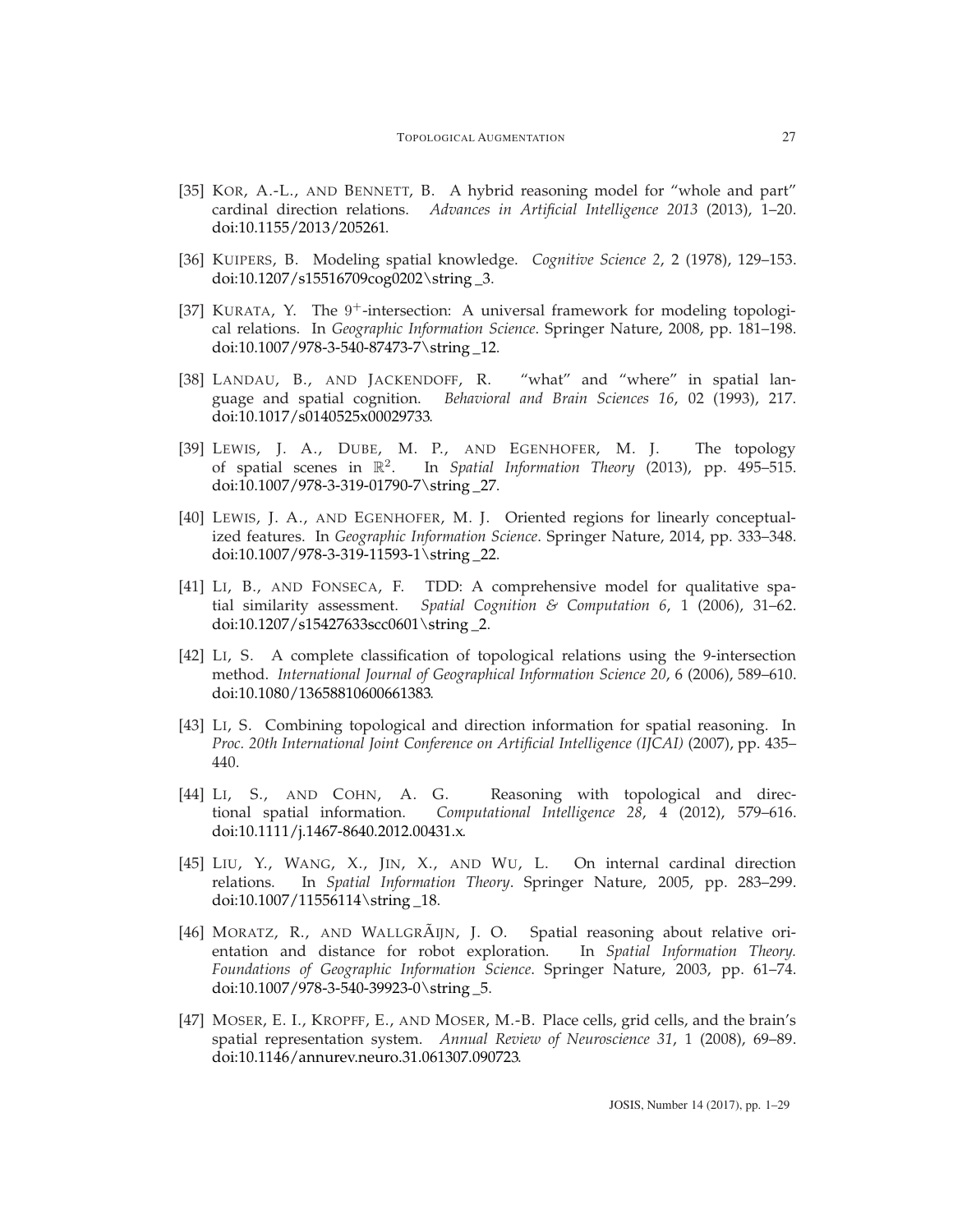- <span id="page-27-13"></span>[48] PAPADIAS, D., SELLIS, T., THEODORIDIS, Y., AND EGENHOFER, M. J. Topological relations in the world of minimum bounding rectangles. *ACM SIGMOD Record 24*, 2 (1995), 92–103. [doi:10.1145/568271.223798.](http://dx.doi.org/10.1145/568271.223798)
- <span id="page-27-3"></span>[49] PEUQUET, D. J., AND CI-XIANG, Z. An algorithm to determine the directional relationship between arbitrarily-shaped polygons in the plane. *Pattern Recognition 20*, 1 (1987), 65–74. [doi:10.1016/0031-3203\(87\)90018-5.](http://dx.doi.org/10.1016/0031-3203(87)90018-5)
- <span id="page-27-0"></span>[50] PIAGET, J., AND INHELDER, B. *The Origin of the Idea of Chance in Children*. Informa UK Limited, 1965. [doi:10.4324/9781315766959.](http://dx.doi.org/10.4324/9781315766959)
- <span id="page-27-10"></span>[51] RANDELL, D., CUI, Z., AND COHN, A. G. A spatial logic based on regions and connection. In *Proc. Principles of Knowledge Representation and Reasoning (KR)* (1992), pp. 165–176. [doi:10.1.1.35.7809.](http://dx.doi.org/10.1.1.35.7809)
- <span id="page-27-5"></span>[52] RENZ, J., AND LIGOZAT, G. Weak composition for qualitative spatial and temporal reasoning. In *Principles and Practice of Constraint Programming - CP 2005*. Springer Nature, 2005, pp. 534–548. [doi:10.1007/11564751\string \\_40.](http://dx.doi.org/10.1007/11564751_40)
- <span id="page-27-11"></span>[53] SCHNEIDER, M., AND BEHR, T. Topological relationships between complex spatial objects. *ACM Transactions on Database Systems 31*, 1 (2006), 39–81. [doi:10.1145/1132863.1132865.](http://dx.doi.org/10.1145/1132863.1132865)
- <span id="page-27-8"></span>[54] SHARMA, J. *Integrated Spatial Reasoning in Geographic Information Systems: Combining Topology and Direction*. PhD thesis, University of Maine, 1996.
- <span id="page-27-9"></span>[55] SHARMA, J., AND FLEWELLING, D. M. Inferences from combined knowledge about topology and directions. In *Advances in Spatial Databases*. Springer Nature, 1995, pp. 279–291. [doi:10.1007/3-540-60159-7\string \\_17.](http://dx.doi.org/10.1007/3-540-60159-7_17)
- <span id="page-27-7"></span>[56] SKIADOPOULOS, S., AND KOUBARAKIS, M. Composing cardinal direction relations. *Artificial Intelligence 152*, 2 (2004), 143–171. [doi:10.1016/s0004-3702\(03\)00137-1.](http://dx.doi.org/10.1016/s0004-3702(03)00137-1)
- <span id="page-27-1"></span>[57] SPIERS, H. J., AND BARRY, C. Neural systems supporting navigation. *Current Opinion in Behavioral Sciences 1* (2015), 47–55. [doi:10.1016/j.cobeha.2014.08.005.](http://dx.doi.org/10.1016/j.cobeha.2014.08.005)
- <span id="page-27-12"></span>[58] TALMY, L. How language structures space. In *Spatial Orientation*. Springer Nature, 1983, pp. 225–282. [doi:10.1007/978-1-4615-9325-6\string \\_11.](http://dx.doi.org/10.1007/978-1-4615-9325-6_11)
- <span id="page-27-2"></span>[59] TANG, X. A quantitative directional relations model considering topology and distance. *International Journal of Image, Graphics and Signal Processing 2*, 2 (2010), 18–24. [doi:10.5815/ijigsp.2010.02.03.](http://dx.doi.org/10.5815/ijigsp.2010.02.03)
- <span id="page-27-4"></span>[60] TARSKI, A. On the calculus of relations. *The Journal of Symbolic Logic 6*, 03 (1941), 73–89. [doi:10.2307/2268577.](http://dx.doi.org/10.2307/2268577)
- <span id="page-27-6"></span>[61] WANG, F., LIU, D., AND DONG, Y. A novel method for computing the inverse of cardinal direction relations. *Journal of Convergence Information Technology 7*, 1 (2012), 130–138. [doi:10.4156/jcit.vol7.issue1.16.](http://dx.doi.org/10.4156/jcit.vol7.issue1.16)
- <span id="page-27-14"></span>[62] WORBOYS, M. The maptree: A fine-grained formal representation of space. In *Geographic Information Science*. Springer Nature, 2012, pp. 298–310. [doi:10.1007/978-3-642-33024-7\string \\_22.](http://dx.doi.org/10.1007/978-3-642-33024-7_22)